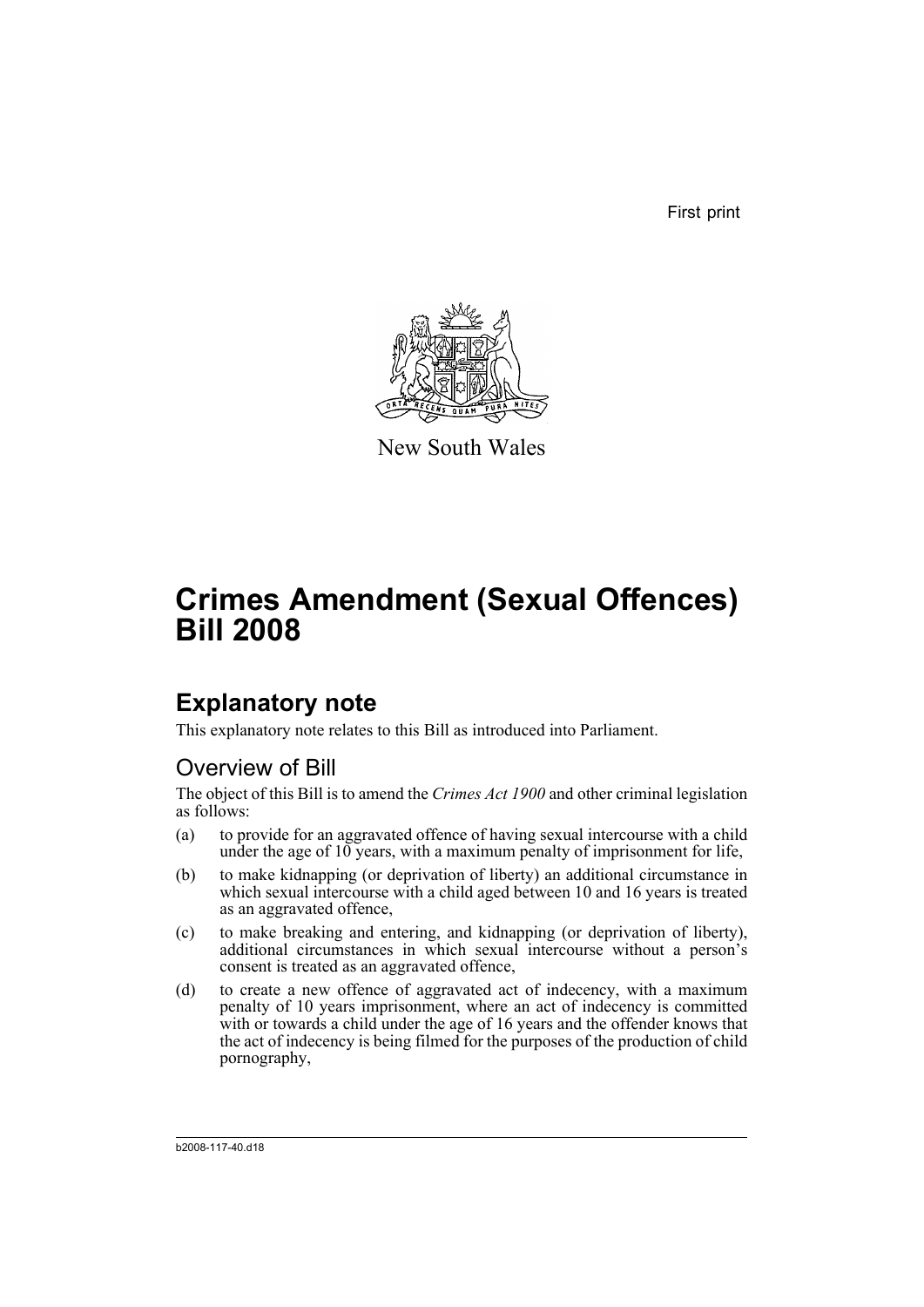Explanatory note

- (e) to increase the maximum penalty for the offence of indecent assault against a child aged between 10 and 16 years,
- (f) to create a new offence of meeting a child, or travelling to meet a child, following grooming that child for sexual purposes,
- (g) to increase the maximum penalty for the aggravated offence of causing a person to enter into or remain in sexual servitude,
- (h) to create a specific statutory offence of inciting a person to commit a sexual offence (carrying the same maximum penalty as the offence incited),
- (i) to increase the maximum penalty for the offence of receiving money or a material benefit derived from child prostitution, where the offence involves a child under the age of 14 years,
- (j) to increase the maximum penalty for possession of child pornography and make other changes to child pornography offences,
- (k) to create new offences of voyeurism and filming a person's private parts and to transfer to the *Crimes Act 1900* and extend the existing offence of filming a person engaged in a private act,
- (l) to make various changes with respect to the sentencing of sex offenders and young offenders,
- (m) to provide for other miscellaneous matters (including consequential and savings and transitional matters).

# Outline of provisions

**Clause 1** sets out the name (also called the short title) of the proposed Act.

**Clause 2** provides for the commencement of the proposed Act. Most of the provisions of the proposed Act will commence on a day or days to be appointed by proclamation.

**Clause 3** is a formal provision that gives effect to the amendments to the *Crimes Act 1900* set out in Schedule 1.

**Clause 4** is a formal provision that gives effect to the amendments to the other Acts and instrument specified in Schedule 2.

**Clause 5** provides for the repeal of the proposed Act after all the amendments made by the proposed Act have commenced. Once the amendments have commenced the proposed Act will be spent and section 30 of the *Interpretation Act 1987* provides that the repeal of an amending Act does not affect the amendments made by that Act.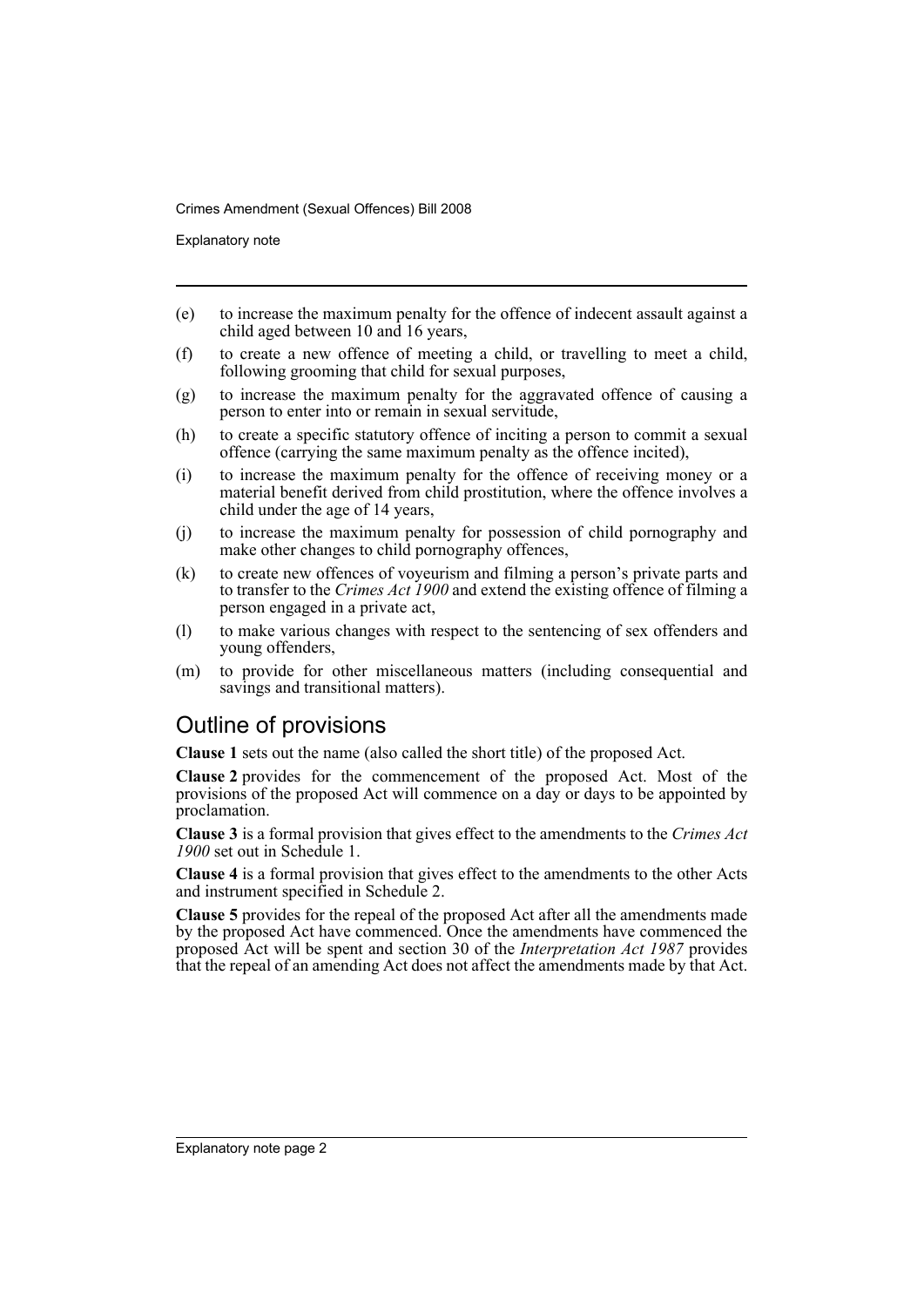Explanatory note

# **Schedule 1 Amendment of Crimes Act 1900**

### **Aggravated sexual offences**

**Schedule 1 [9]** creates a new aggravated offence of having sexual intercourse with a child under the age of 10 years. The existing (non-aggravated) offence carries a maximum penalty of 25 years imprisonment. The new offence will carry a maximum penalty of imprisonment for life. The circumstances that will make the offence an aggravated offence are as follows:

- (a) at the time of, or immediately before or after, the commission of the offence, the alleged offender intentionally or recklessly inflicts actual bodily harm on the alleged victim or any other person who is present or nearby,
- (b) at the time of, or immediately before or after, the commission of the offence, the alleged offender threatens to inflict actual bodily harm on the alleged victim or any other person who is present or nearby by means of an offensive weapon or instrument,
- (c) the alleged offender is in the company of another person or persons,
- (d) the alleged victim is (whether generally or at the time of the commission of the offence) under the authority of the alleged offender,
- (e) the alleged victim has a serious physical disability,
- (f) the alleged victim has a serious intellectual disability (or what is now referred to as a cognitive impairment),
- (g) the alleged offender took advantage of the alleged victim being under the influence of alcohol or a drug in order to commit the offence,
- (h) the alleged offender deprives the alleged victim of his or her liberty for a period before or after the commission of the offence.

These circumstances of aggravation are identical to the existing circumstances in which the offence of having sexual intercourse with a person aged between 10 and 16 years becomes an aggravated offence, with the addition of the last factor, namely, that the offender deprives the victim of his or her liberty before or after the commission of the offence. **Schedule 1 [11]** adds this additional circumstance of aggravation to the offence of having sexual intercourse with a person aged between 10 and 16 years, so that the circumstances of aggravation relating to the 2 offences remain consistent.

**Schedule 1 [1]** provides for additional circumstances in which the offence of having sexual intercourse with another person, without that person's consent, becomes an aggravated offence. The additional circumstances are:

- (a) the alleged offender breaks and enters into any dwelling-house or other building with the intention of committing the offence or any other serious indictable offence, or
- (b) the alleged offender deprives the alleged victim of his or her liberty for a period before or after the commission of the offence.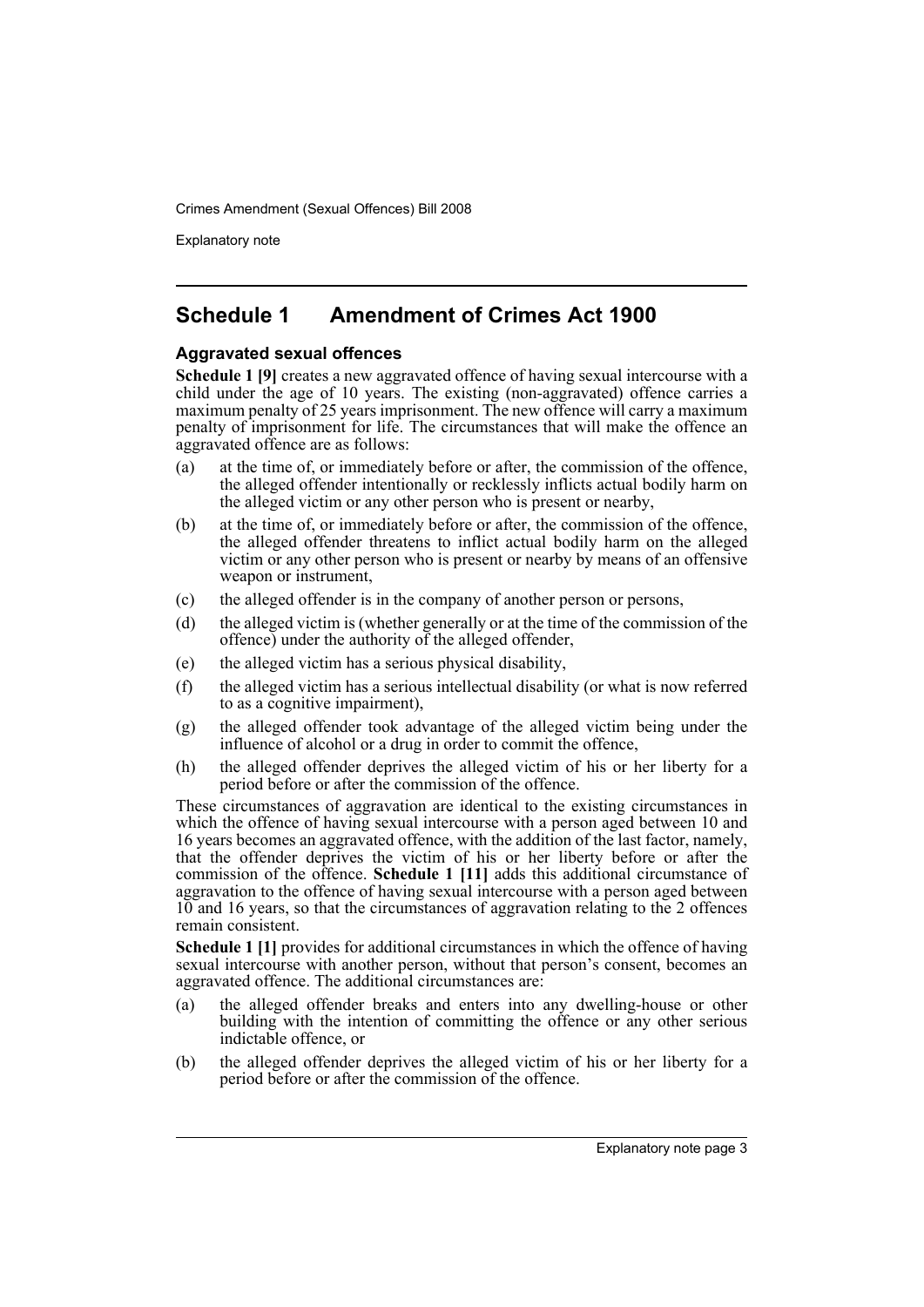Explanatory note

**Schedule 1 [5]** creates a new aggravated act of indecency offence of committing an act of indecency with or towards a child under the age of 16 years, or inciting a child under that age to an act of indecency, where the offender knows that the act of indecency is being filmed for the purposes of the production of child pornography. The maximum penalty for this offence is imprisonment for 10 years (consistent with the penalties for the production of child pornography).

**Schedule 1 [3]** increases the maximum penalty for the offence of indecent assault against a child aged between 10 and 16 years to 10 years imprisonment (so that it is the same as the maximum penalty for the offence of indecent assault against a child under the age of 10 years). At present the maximum penalty for this offence is 7 years imprisonment.

**Schedule 1 [2], [4], [6], [7], [8], [17] and [32]** make consequential and related amendments to the amendments described above.

### **Child grooming**

**Schedule 1 [14]** creates a new offence of intentionally meeting a child under the age of 16 years, or travelling to meet a child under the age of 16 years, after grooming the child for sexual purposes. A person grooms a child if the person engages in conduct (for example, by communication over the internet) that exposes the child to indecent material. Only adults can be convicted of this offence. The offence carries a higher penalty than the offence of grooming a child for sexual purposes. The maximum penalty for the offence will be imprisonment for 15 years (in the case of a child under the age of 14 years) or imprisonment for 12 years (in any other case). **Schedule 1 [15] and [16]** are consequential amendments.

### **Causing sexual servitude**

**Schedule 1 [18]** increases the maximum penalty for the offence of causing a person to enter into or remain in sexual servitude from 19 years imprisonment to 20 years imprisonment. Circumstances of aggravation are that the victim is under the age of 18 years or has a cognitive impairment.

### **Incitement to commit sexual offence**

**Schedule 1 [19]** provides for a specific offence of inciting a person to commit a sexual offence. Sexual offences are offences against Division 10 of Part 3 of the *Crimes Act 1900* (such as sexual assault, sexual intercourse with children, indecent assault and acts of indecency), offences against Division 10A of that Part (sexual servitude) and offences against Division 15A of that Part (child pornography offences). The incitement offence will carry the same maximum penalty as the offence incited.

The offence of incitement will not apply to offences in the nature of attempt or offences that are themselves constituted by inciting another person to do something (such as inciting a person to commit an act of indecency).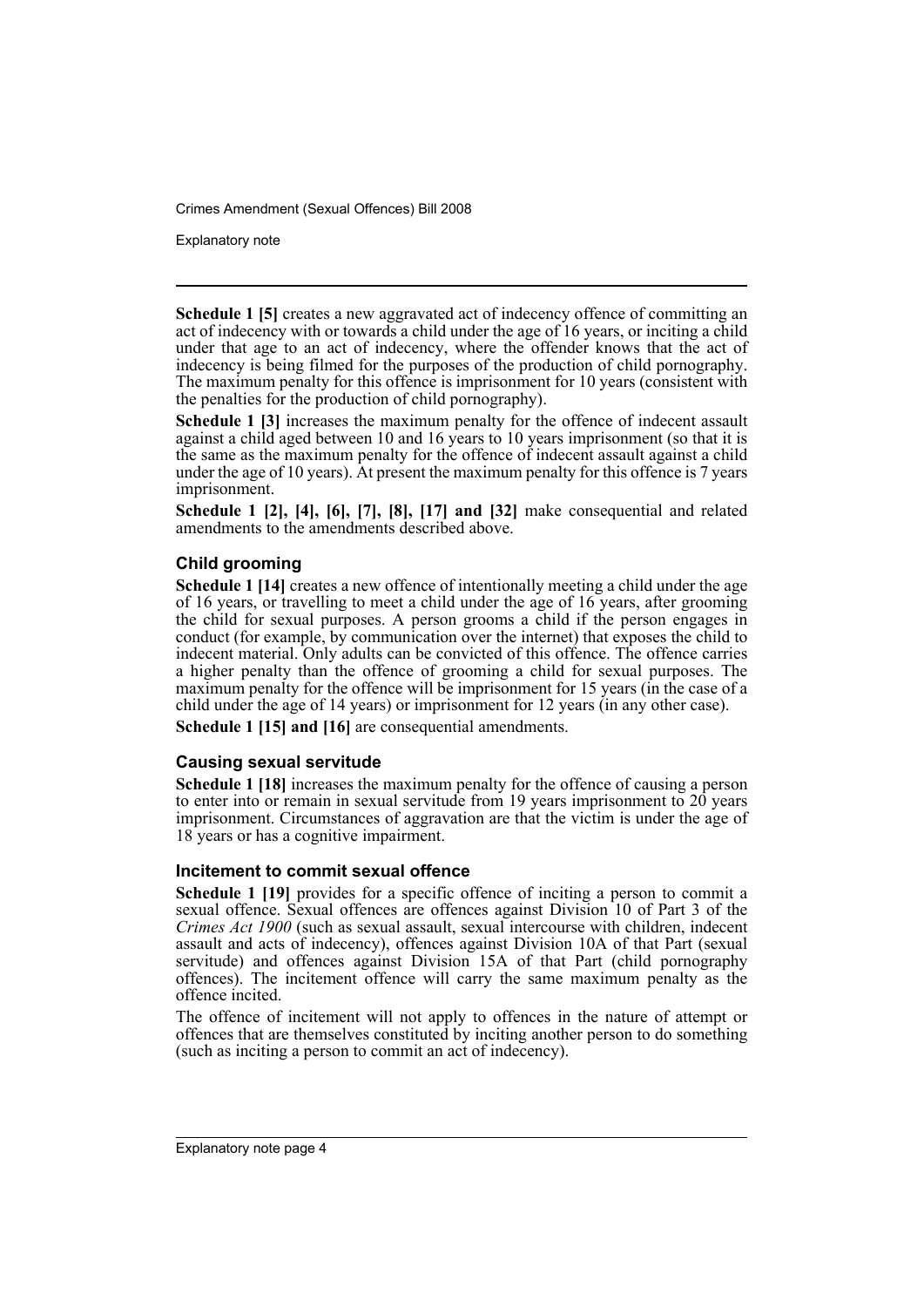Explanatory note

#### **Child prostitution**

**Schedule 1 [22]** increases the maximum penalty for receiving money or any other material benefit that is derived from an act of prostitution from 10 years imprisonment to 14 years imprisonment, if the offence involves a child under the age of 14 years. **Schedule 1 [23]** requires the age of the child to be set out in the charge for the offence, if the higher maximum penalty is sought.

### **Child pornography**

**Schedule 1 [27]** increases the maximum penalty for being in possession of child pornography from 5 years imprisonment to 10 years imprisonment. As the offence will now carry the same maximum penalty as producing or disseminating child pornography, the 2 child pornography offences (one being the offence of possession of child pornography, and the other being the offence of production or dissemination of child pornography) are merged into a single offence.

**Schedule 1 [25] and [30]** make amendments to clarify that the child pornography offence extends to material that appears to depict or describe a child (a person under the age of 16 years) in a pornographic manner. This includes where an image of a person is manipulated in a manner to make the person appear to be a child or appear to be engaged in a sexual activity, in a sexual context or a victim of torture, cruelty or physical abuse.

**Schedule 1 [26]** defines "produce", for the purposes of the offences relating to production of child pornography, to include filming, photographing, printing or otherwise making child pornography, altering or manipulating an image for the purpose of making child pornography, or entering into an agreement or arrangement to do any of those things.

**Schedule 1 [24]** is a law revision amendment that creates a separate Division for the child pornography offences. Currently, the child pornography offences are contained in the same Division as child prostitution offences. The offences are placed in a separate Division as the child prostitution offences relate to persons under the age of 18 years, and the child pornography offences relate to persons under the age of 16 years.

**Schedule 1 [13], [20], [21], [28] and [29]** are consequential amendments to the amendments described above.

### **Voyeurism and related offences**

**Schedule 1 [31]** provides for new offences of observing or filming a person engaged in a private act. A person is engaged in a private act if:

- (a) the person is in a state of undress, using the toilet, showering or bathing, engaged in a sexual act of a kind not ordinarily done in public, or engaged in any other like activity, and
- (b) the circumstances are such that a reasonable person would reasonably expect to be afforded privacy.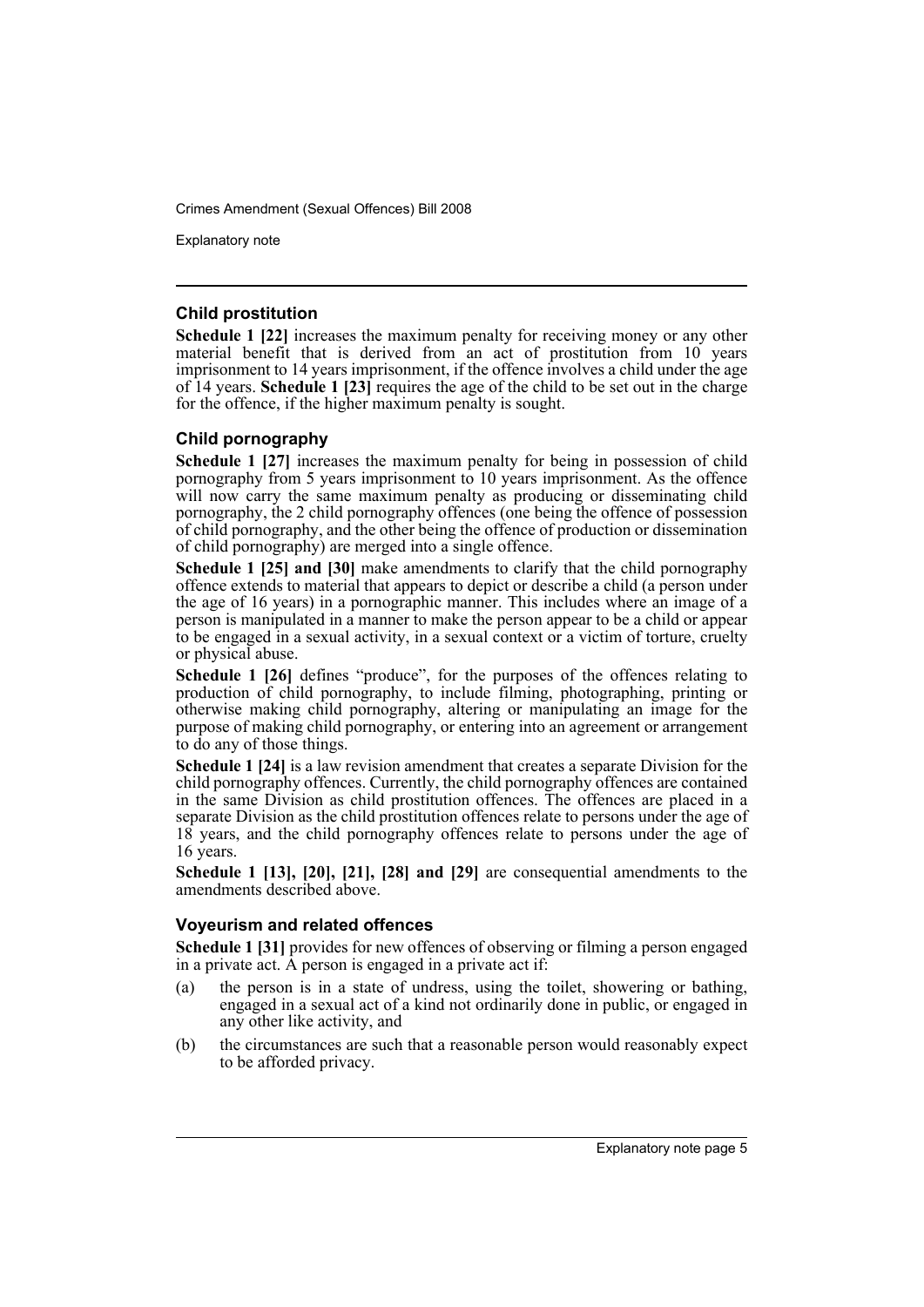Explanatory note

The new offence of voyeurism is constituted by observing a person who is engaged in a private act without the consent of the person observed and knowing that the person observed does not consent. It will be necessary to prove that the person observing the private act did so for the purpose of obtaining sexual arousal or sexual gratification. The offence will be a summary offence punishable by a maximum penalty of 100 penalty units (currently \$11,000) or 2 years imprisonment, or both. There will also be an aggravated offence that may be prosecuted on indictment. The aggravated offence is committed if the person observed is a child under the age of 16 years or the offender constructs or adapts the fabric of a building for the purpose of facilitating the commission of the offence. The aggravated offence will carry a maximum penalty of 5 years imprisonment.

The amendments also provide for an offence of filming a person who is engaged in a private act. The offence is constituted by filming a person who is engaged in a private act without the consent of the person filmed and knowing that the person filmed does not consent. It will be necessary to prove the person filming did so for the purpose of obtaining sexual arousal or sexual gratification or enabling another person to obtain sexual arousal or sexual gratification. This behaviour is already an offence under the *Summary Offences Act 1988*, so the new offence is partly a re-enactment in the *Crimes Act 1900* of the existing summary offence. It will continue to be a summary offence with the same maximum penalty as it currently carries (100 penalty units or imprisonment for 2 years, or both). However, the amendments also create a new aggravated version of the offence that may be prosecuted on indictment. The aggravated offence is committed if the person filmed is a child under the age of 16 years or the offender constructs or adapts the fabric of a building for the purpose of facilitating the commission of the offence. The aggravated offence will carry a maximum penalty of 5 years imprisonment.

The amendments also create a new offence of filming a person's private parts (that is, the person's genital or anal area, whether bare or covered in underwear) in circumstances where a reasonable person would reasonably expect the person's private parts could not be filmed. Similar to the voyeurism and other filming offence described above, the offence will apply if the offender filmed the person's private parts for the purpose of obtaining, or enabling another person to obtain, sexual arousal or sexual gratification, and did so without the consent of the person filmed, and knowing that the person filmed did not consent. The offence will be a summary offence with a maximum penalty of 100 penalty units or imprisonment for 2 years, or both. There will also be an aggravated offence which may be prosecuted on indictment. The aggravated offence is committed if the person filmed is a child under the age of 16 years or the offender constructs or adapts the fabric of a building for the purpose of facilitating the commission of the offence. The aggravated offence will carry a maximum penalty of 5 years imprisonment.

The amendments also provide for an offence of installing a device, or constructing or adapting the fabric of a building, for the purpose of enabling a person to commit one of the above offences. This will be a summary offence with a maximum penalty of 100 penalty units or imprisonment for 2 years, or both.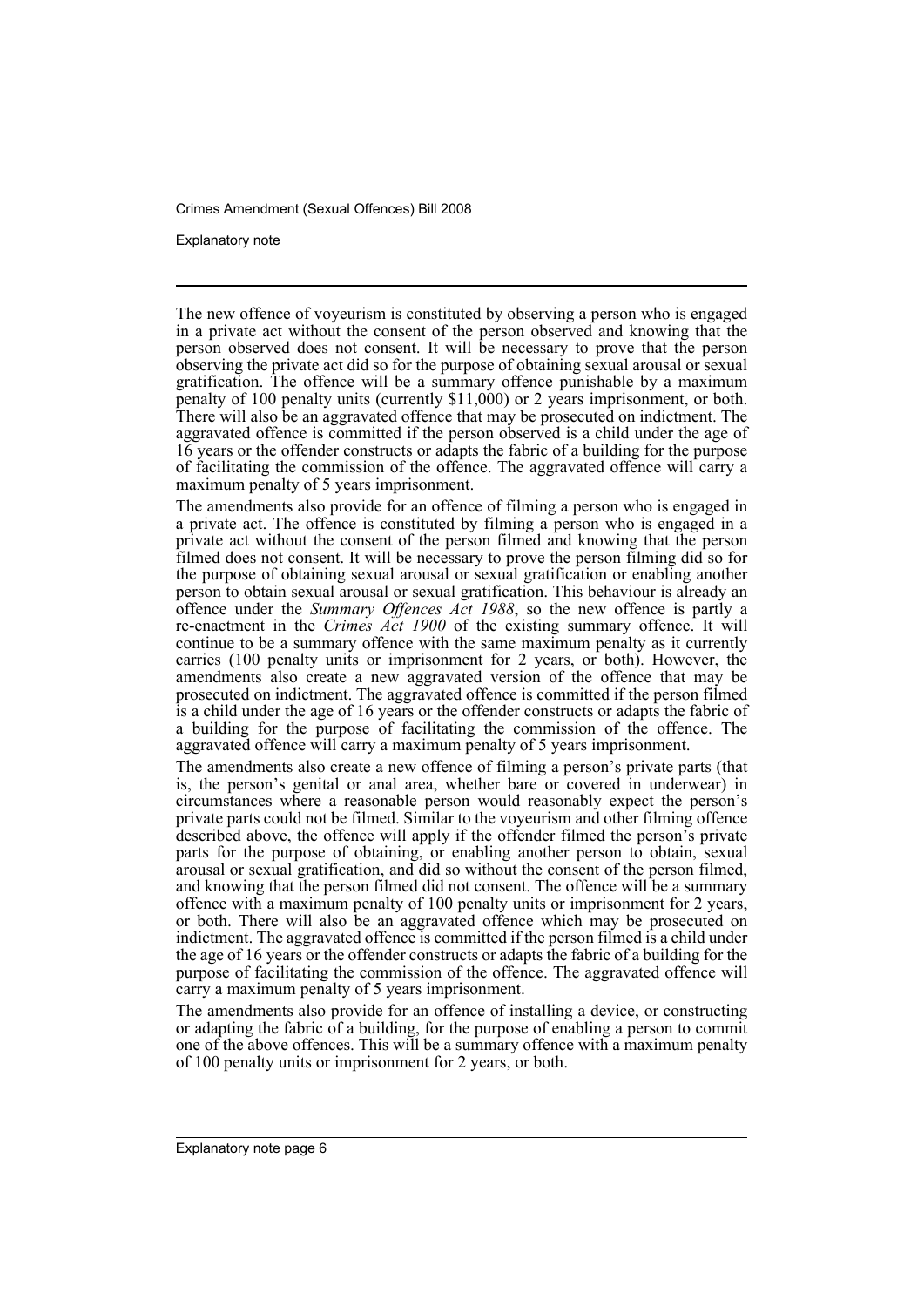Explanatory note

### **Miscellaneous**

**Schedule 1 [33]** provides for savings and transitional matters.

### **Schedule 2 Amendment of other Acts and instrument**

Schedule 2 amends the following Acts and instrument:

- (a) the *Child Protection (Offenders Registration) Act 2000*,
- (b) the *Children (Criminal Proceedings) Act 1987*,
- (c) the *Commission for Children and Young People Act 1998*,
- (d) the *Crimes (Sentencing Procedure) Act 1999*,
- (e) the *Crimes (Serious Sex Offenders) Act 2006*,
- (f) the *Criminal Assets Recovery Act 1990*,
- (g) the *Criminal Procedure Act 1986*,
- (h) the *Firearms Regulation 2006*,
- (i) the *Pre-Trial Diversion of Offenders Act 1985*,
- (j) the *Summary Offences Act 1988*.

Some of the amendments relate to new proposals regarding sentencing, pre-trial diversion of offenders, and the prosecution of offences on indictment and some are consequential to the other amendments set out in this Bill.

### **Sentencing**

The amendments to the *Crimes (Sentencing Procedure) Act 1999* set out in **Schedule 2.4 [1] and [2]** provide that an offender's previous good character or lack of previous convictions is not to be regarded as a mitigating factor in sentencing, if the offender is found guilty of a child sexual offence and the court is satisfied that the factor concerned was of assistance to the offender in the commission of the offence.

**Schedule 2.4 [3]** amends the *Crimes (Sentencing Procedure) Act 1999* to provide that a court must not take into account, as a mitigating factor in sentencing a sexual offender, the fact that the person has or may become the subject of the various requirements (such as reporting requirements) under the *Child Protection (Offenders Registration) Act 2000*, the *Child Protection (Offenders Prohibition Orders) Act 2004* or the *Crimes (Serious Sex Offenders) Act 2006*.

**Schedule 2.4 [4]** amends the *Crimes (Sentencing Procedure) Act 1999* to provide that the standard non-parole periods provided for by that Act do not apply to an offender under the age of 18 years. **Schedule 2.2** is a consequential amendment to the *Children (Criminal Proceedings) Act 1987*.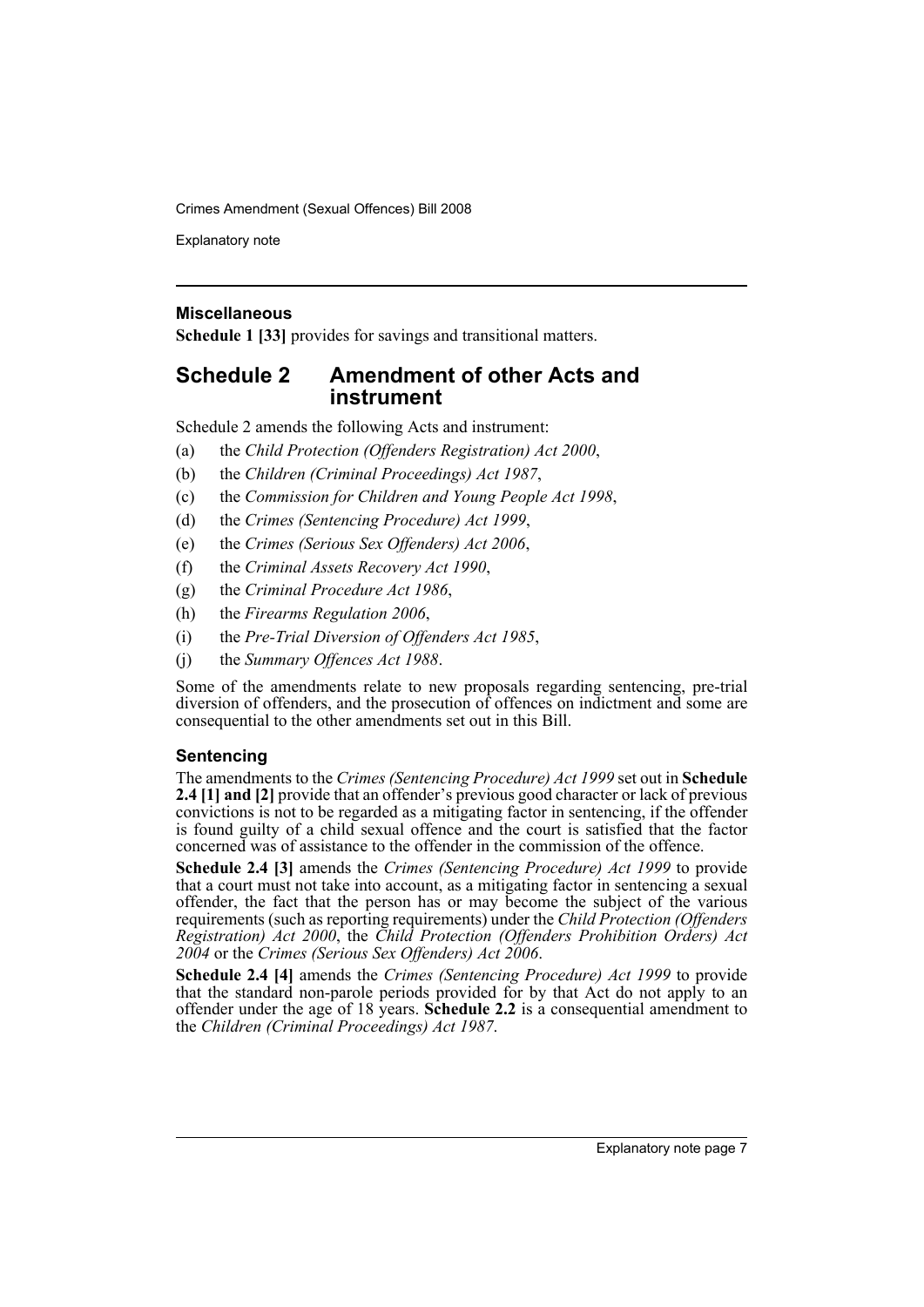Explanatory note

**Schedule 2.4 [7]** provides for the making of savings and transitional regulations under the *Crimes (Sentencing Procedure) Act 1999* as a consequence of the amendments and **Schedule 2.4 [8]** provides for savings and transitional matters.

### **Pre-trial diversion of offenders**

**Schedule 2.9** amends the *Pre-Trial Diversion of Offenders Act 1985* to extend the scheme under that Act to the offence under the *Crimes Act 1900* of persistent sexual abuse of a child.

### **Prosecution of offences on indictment**

**Schedule 2.7 [1] and [3]** amend the *Criminal Procedure Act 1986* so that the various child grooming offences contained in the *Crimes Act 1900*, including the new offence of meeting a child following grooming, may be tried on indictment on the election of the person charged. At present only the prosecutor may elect to have the offence tried on indictment.

### **Consequential amendments**

The following amendments are consequential on the creation of the new offences in the *Crimes Act 1900* of voyeurism, filming a person engaged in a private act and filming a person's private parts:

- (a) the amendments to the *Child Protection (Offenders Registration) Act 2000* set out in **Schedule 2.1**,
- (b) the amendment to the *Commission for Children and Young People Act 1998* set out in **Schedule 2.3**,
- (c) the amendment to the *Crimes (Serious Sex Offenders) Act 2006* set out in **Schedule 2.5 [2]**,
- (d) the amendment to the *Criminal Procedure Act 1986* set out in **Schedule 2.7 [2]** (which provides that the offences are to be dealt with summarily unless the prosecutor or person charged elects otherwise).

**Schedule 2.10** repeals the offences relating to filming persons engaged in private acts that are contained in the *Summary Offences Act 1988* as these offences will now be contained in the *Crimes Act 1900*.

The amendment to standard non-parole periods in the *Crimes (Sentencing Procedure) Act 1999* set out in **Schedule 2.4 [5]** is consequential on the creation of a new aggravated offence of sexual intercourse with a child under the age of 10 years.

The amendment to the *Criminal Procedure Act 1986* set out in **Schedule 2.7 [1]**, relating to section 61O (2A) of the *Crimes Act 1900*, makes that offence (act of indecency committed for the purposes of the production of child pornography) an offence that is to be dealt with summarily unless the prosecutor or person charged elects otherwise.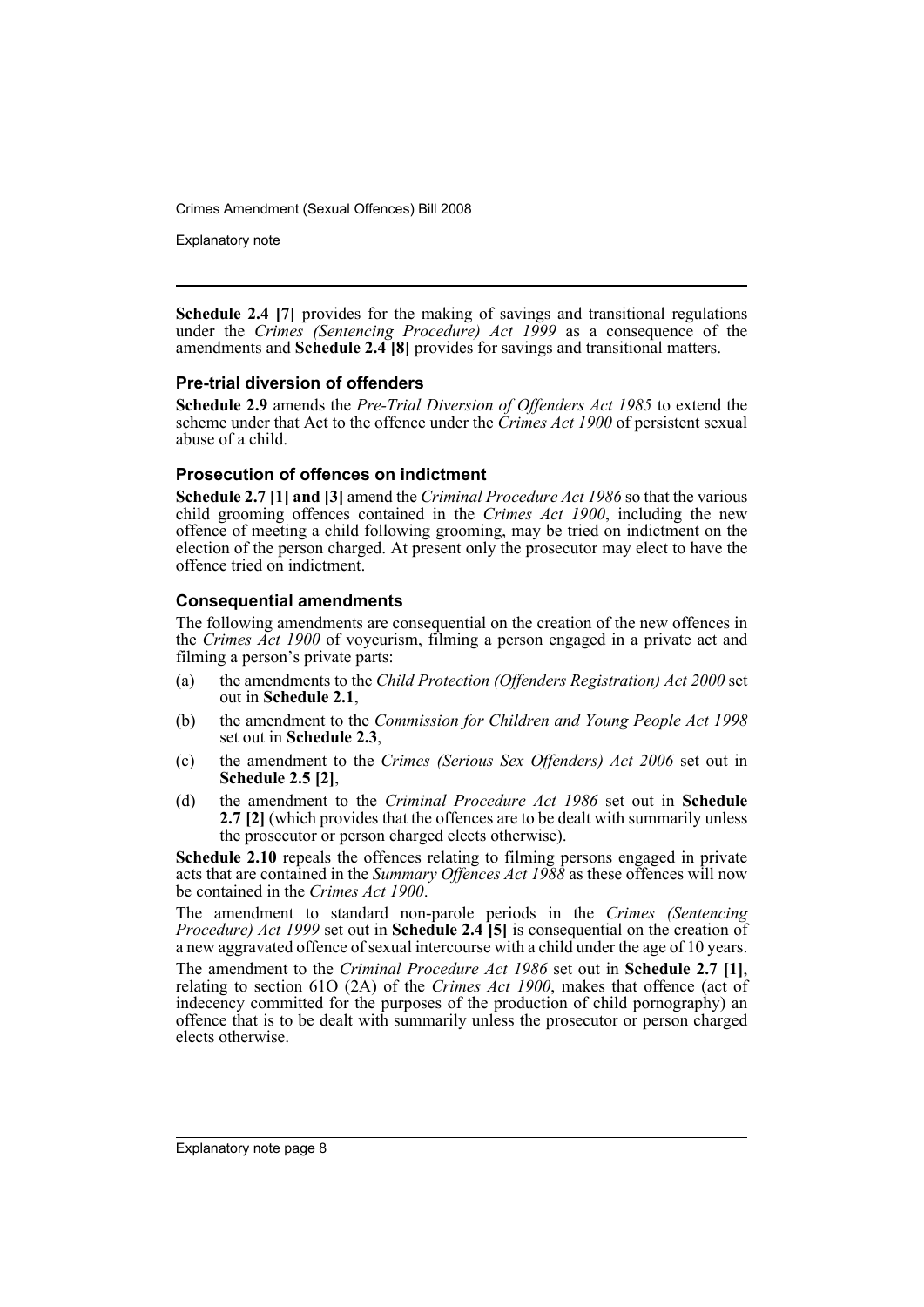Explanatory note

**Schedule 2.7 [4]** enables savings and transitional regulations to be made under the *Criminal Procedure Act 1986* as a consequence of the amendments made by the proposed Act.

**Schedule 2.5 [1], 2.6 and 2.8** make amendments to the *Crimes (Serious Sex Offenders) Act 2006*, the *Criminal Assets Recovery Act 1990* and the *Firearms Regulation 2006* that are consequential on the re-location of the child pornography offences in the *Crimes Act 1900* in a separate Division.

**Schedule 2.4 [6]** makes an amendment to the *Crimes (Sentencing Procedure) Act 1999* that is consequential on the creation of the new aggravated offence of sexual intercourse with a child under 10 years of age.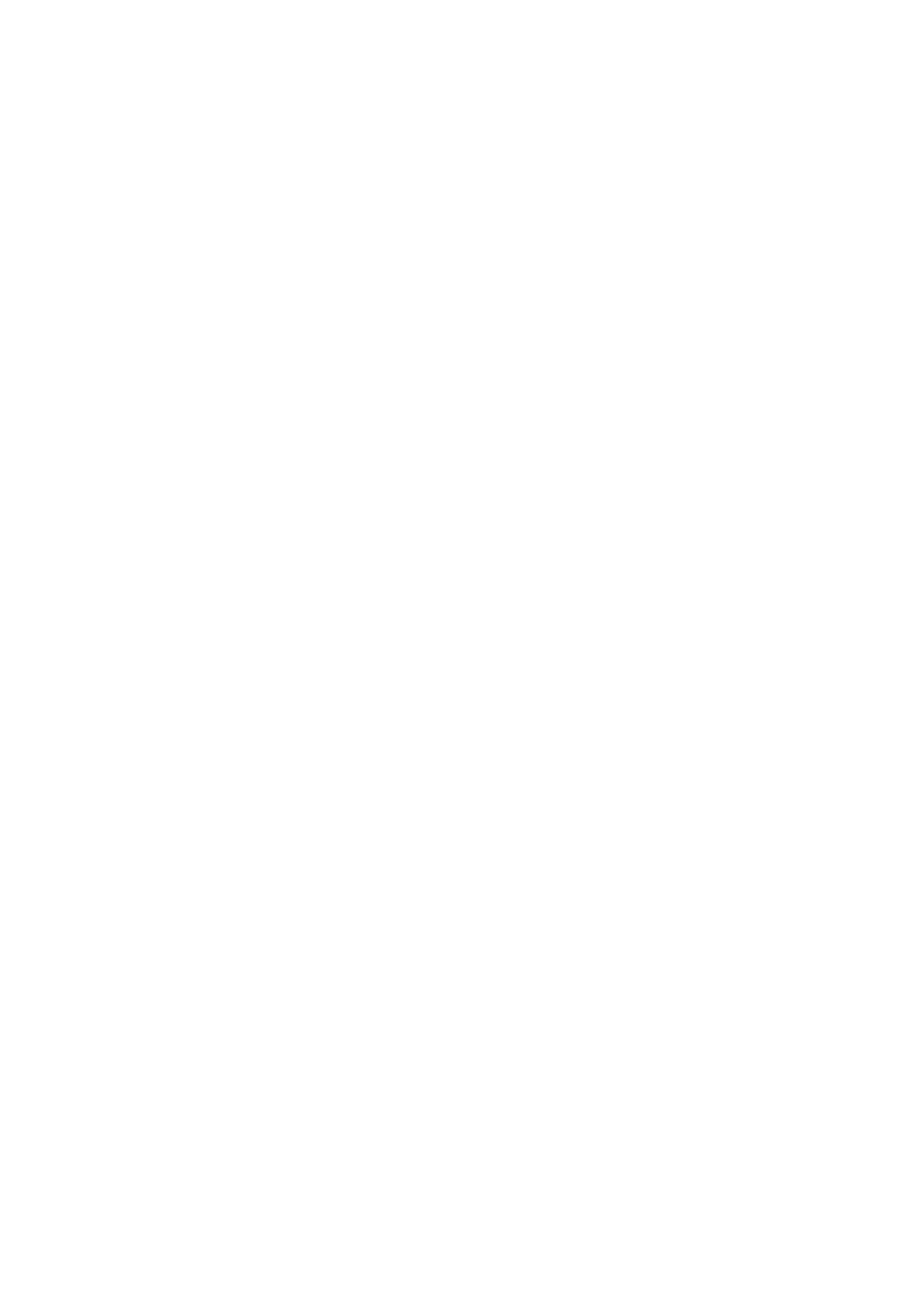First print



New South Wales

# **Crimes Amendment (Sexual Offences) Bill 2008**

# **Contents**

|            |                                        | Page |
|------------|----------------------------------------|------|
|            | Name of Act                            |      |
|            | Commencement                           |      |
|            | Amendment of Crimes Act 1900 No 40     |      |
| 4          | Amendment of other Acts and instrument |      |
| 5          | Repeal of Act                          |      |
| Schedule 1 | Amendment of Crimes Act 1900           | 3    |
| Schedule 2 | Amendment of other Acts and instrument |      |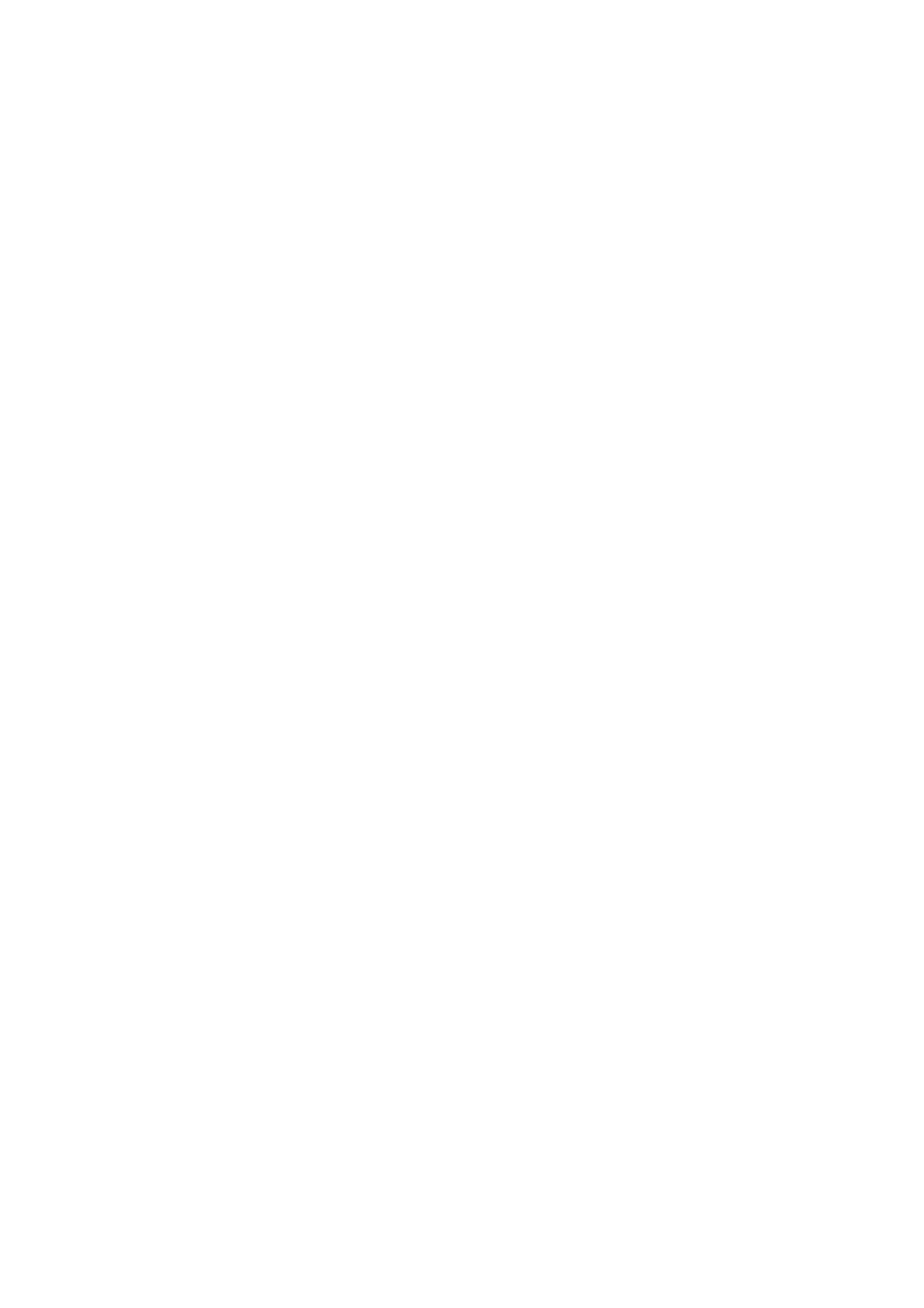

New South Wales

# **Crimes Amendment (Sexual Offences) Bill 2008**

No , 2008

## **A Bill for**

An Act to amend the *Crimes Act 1900* and other criminal legislation to make further provision with respect to sexual offences, sentencing and other matters.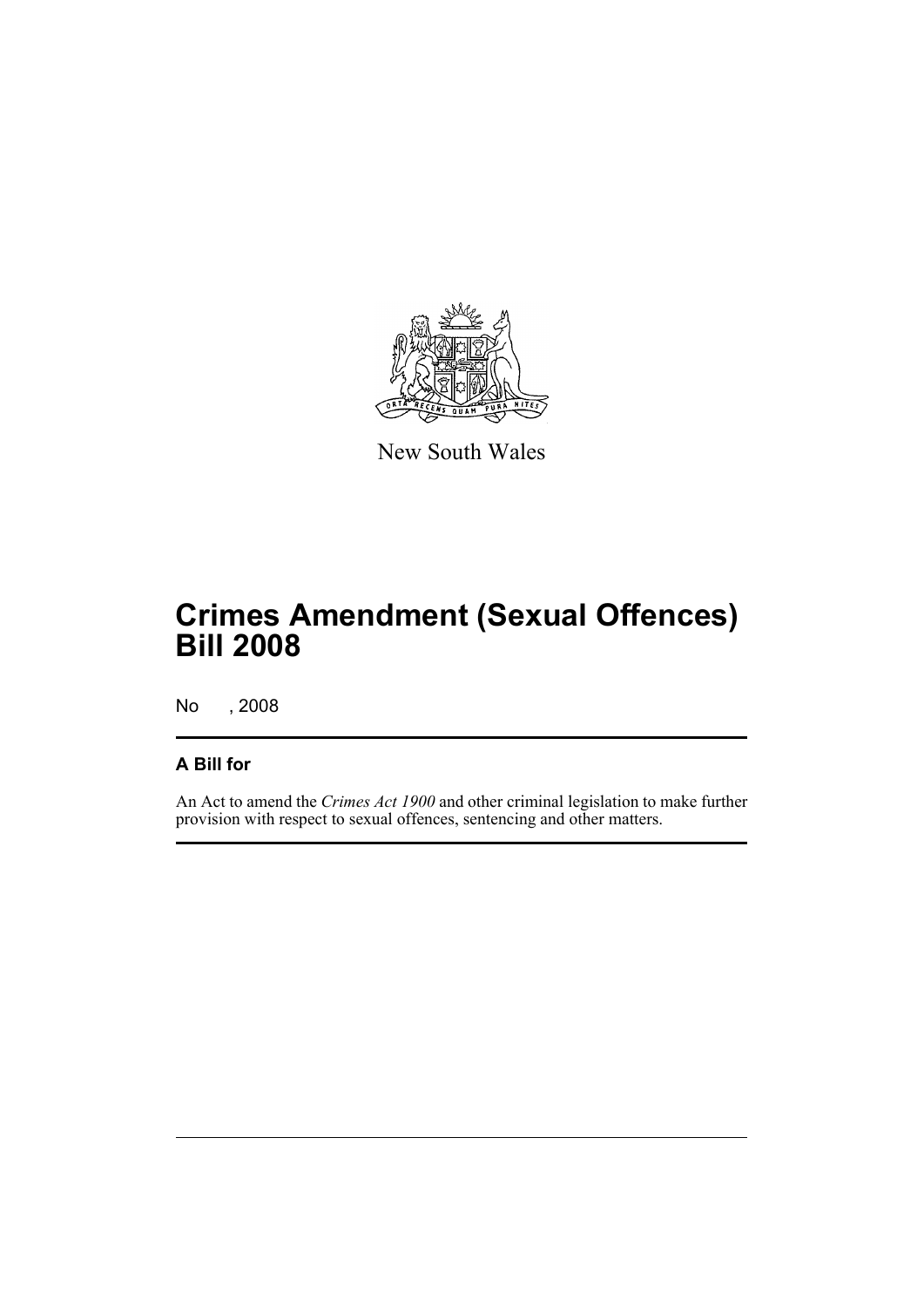<span id="page-13-4"></span><span id="page-13-3"></span><span id="page-13-2"></span><span id="page-13-1"></span><span id="page-13-0"></span>

|                |             | The Legislature of New South Wales enacts:                                                                                                                                                                                                                                                                                                                | 1                             |  |  |  |
|----------------|-------------|-----------------------------------------------------------------------------------------------------------------------------------------------------------------------------------------------------------------------------------------------------------------------------------------------------------------------------------------------------------|-------------------------------|--|--|--|
| 1              | Name of Act |                                                                                                                                                                                                                                                                                                                                                           |                               |  |  |  |
|                |             | This Act is the Crimes Amendment (Sexual Offences) Act 2008.                                                                                                                                                                                                                                                                                              | 3                             |  |  |  |
| $\overline{2}$ |             | <b>Commencement</b>                                                                                                                                                                                                                                                                                                                                       | 4                             |  |  |  |
|                | (1)         | This Act commences on a day or days to be appointed by proclamation,<br>except as provided by subsection (2).                                                                                                                                                                                                                                             | 5<br>6                        |  |  |  |
|                | (2)         | Schedule 1 [10] commences on the commencement of Schedule 1 [9]<br>or, if Schedule 1 [1] to the Crimes Amendment (Cognitive Impairment-<br>Sexual Offences) Act 2008 has not commenced when Schedule 1 [9] to<br>this Act commences, on the commencement of Schedule 1 [1] to the<br>Crimes Amendment (Cognitive Impairment—Sexual Offences) Act<br>2008. | 7<br>8<br>9<br>10<br>11<br>12 |  |  |  |
| 3              |             | Amendment of Crimes Act 1900 No 40                                                                                                                                                                                                                                                                                                                        | 13                            |  |  |  |
|                |             | The <i>Crimes Act 1900</i> is amended as set out in Schedule 1.                                                                                                                                                                                                                                                                                           | 14                            |  |  |  |
| 4              |             | <b>Amendment of other Acts and instrument</b>                                                                                                                                                                                                                                                                                                             | 15                            |  |  |  |
|                |             | The Acts and instrument specified in Schedule 2 are amended as set out<br>in that Schedule.                                                                                                                                                                                                                                                               | 16<br>17                      |  |  |  |
| 5              |             | <b>Repeal of Act</b>                                                                                                                                                                                                                                                                                                                                      | 18                            |  |  |  |
|                | (1)         | This Act is repealed on the day following the day on which all of the<br>provisions of this Act have commenced.                                                                                                                                                                                                                                           | 19<br>20                      |  |  |  |
|                | (2)         | The repeal of this Act does not, because of the operation of section 30<br>of the <i>Interpretation Act 1987</i> , affect any amendment made by this Act.                                                                                                                                                                                                 | 21<br>22                      |  |  |  |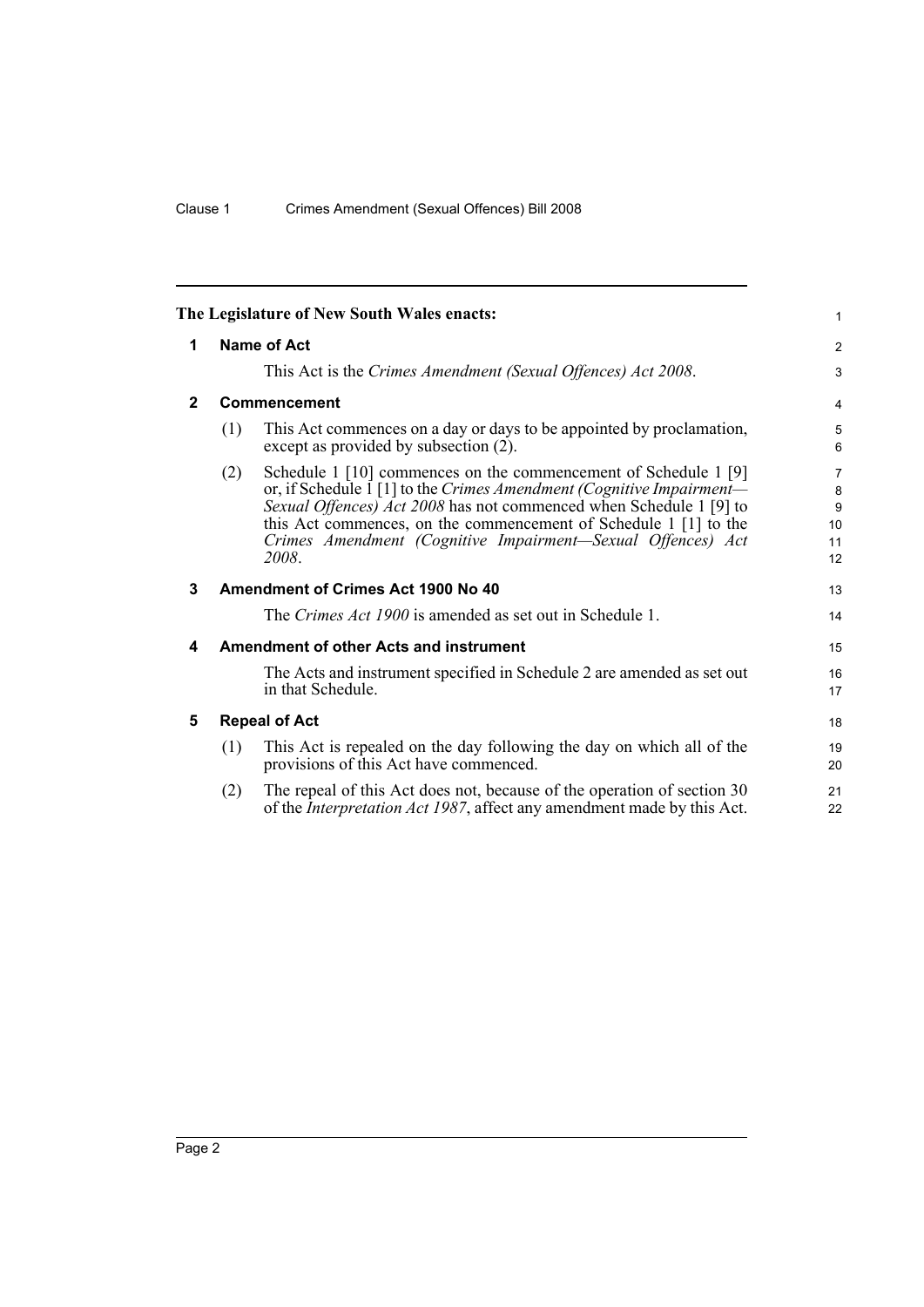Amendment of Crimes Act 1900 Schedule 1

<span id="page-14-0"></span>

|     | <b>Schedule 1</b>               |     | <b>Amendment of Crimes Act 1900</b>                                                                                                                                                                                  | 1                             |
|-----|---------------------------------|-----|----------------------------------------------------------------------------------------------------------------------------------------------------------------------------------------------------------------------|-------------------------------|
|     |                                 |     | (Section 3)                                                                                                                                                                                                          | $\overline{2}$                |
| [1] |                                 |     | Section 61J Aggravated sexual assault                                                                                                                                                                                | 3                             |
|     |                                 |     | Insert at the end of section 61J $(2)$ $(g)$ :                                                                                                                                                                       | 4                             |
|     |                                 |     | , or                                                                                                                                                                                                                 | 5                             |
|     |                                 | (h) | alleged offender breaks and enters into any<br>the<br>dwelling-house or other building with the intention of<br>committing the offence or any other serious indictable<br>offence, or                                | 6<br>$\overline{7}$<br>8<br>9 |
|     |                                 | (i) | the alleged offender deprives the alleged victim of his or<br>her liberty for a period before or after the commission of<br>the offence.                                                                             | 10<br>11<br>12                |
| [2] | Section 61J (3)                 |     |                                                                                                                                                                                                                      | 13                            |
|     | Insert after section $61J(2)$ : |     |                                                                                                                                                                                                                      | 14                            |
|     | (3)                             |     | In this section, <i>building</i> has the same meaning as it does in<br>Subdivision 4 of Division 1 of Part 4.                                                                                                        | 15<br>16                      |
| [3] |                                 |     | <b>Section 61M Aggravated indecent assault</b>                                                                                                                                                                       | 17                            |
|     |                                 |     | Omit "the age of 10 years" from section $61M(2)$ .                                                                                                                                                                   | 18                            |
|     |                                 |     | Insert instead "the age of 16 years".                                                                                                                                                                                | 19                            |
| [4] | Section 61M (3) (b)             |     |                                                                                                                                                                                                                      | 20                            |
|     | Omit the paragraph.             |     |                                                                                                                                                                                                                      | 21                            |
| [5] |                                 |     | Section 61O Aggravated act of indecency                                                                                                                                                                              | 22                            |
|     | Insert after section $61O(2)$ : |     |                                                                                                                                                                                                                      | 23                            |
|     | (2A)                            |     | A person:                                                                                                                                                                                                            | 24                            |
|     |                                 | (a) | who commits an act of indecency with or towards a person<br>under the age of 16 years, or incites a person under the age<br>of 16 years to an act of indecency with or towards that<br>person or another person, and | 25<br>26<br>27<br>28          |
|     |                                 | (b) | who knows that the act of indecency is being filmed for the<br>purposes of the production of child pornography,                                                                                                      | 29<br>30                      |
|     |                                 |     | is guilty of an offence.                                                                                                                                                                                             | 31                            |
|     |                                 |     | Maximum penalty: imprisonment for 10 years.                                                                                                                                                                          | 32                            |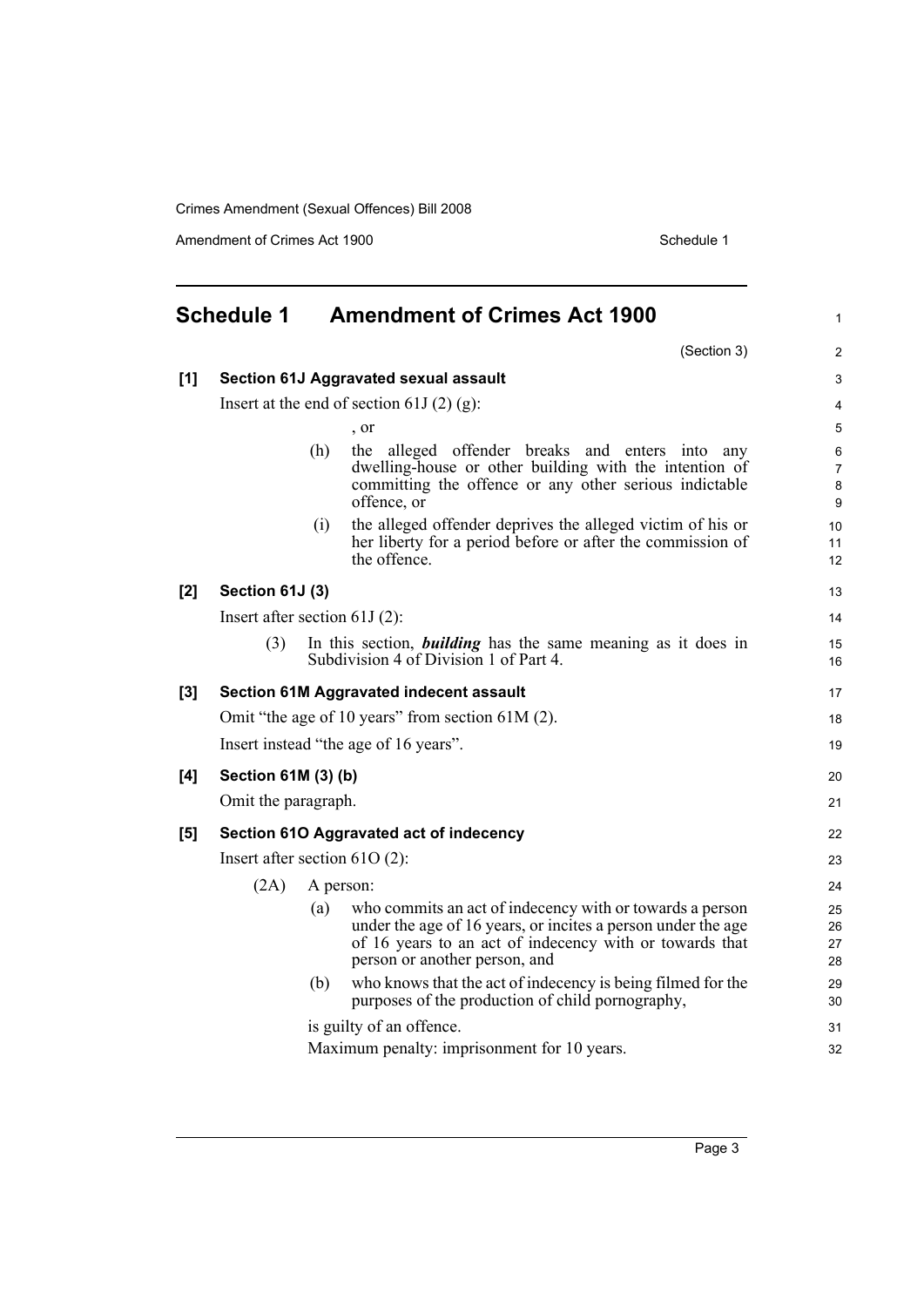Schedule 1 Amendment of Crimes Act 1900

| [6] |     | <b>Section 610 (3)</b> |                                                                                                                                                                                                                                                                                                                                                                                                                             | $\mathbf{1}$                     |
|-----|-----|------------------------|-----------------------------------------------------------------------------------------------------------------------------------------------------------------------------------------------------------------------------------------------------------------------------------------------------------------------------------------------------------------------------------------------------------------------------|----------------------------------|
|     |     |                        | Omit "In this section".                                                                                                                                                                                                                                                                                                                                                                                                     | 2                                |
|     |     |                        | Insert instead "For the purposes subsections (1) and (1A)".                                                                                                                                                                                                                                                                                                                                                                 | 3                                |
| [7] |     | <b>Section 610 (4)</b> |                                                                                                                                                                                                                                                                                                                                                                                                                             | 4                                |
|     |     |                        | Insert after section $61O(3)$ :                                                                                                                                                                                                                                                                                                                                                                                             | 5                                |
|     |     | (4)                    | For the purposes of subsection $(2A)$ :                                                                                                                                                                                                                                                                                                                                                                                     | 6                                |
|     |     |                        | <i>child pornography</i> has the meaning given by Division<br>(a)<br>$15A$ , and                                                                                                                                                                                                                                                                                                                                            | 7<br>8                           |
|     |     |                        | an act of indecency is being <i>filmed</i> if one or more images<br>(b)<br>(whether still or moving) of the act of indecency are being<br>recorded or transmitted for the purpose of enabling those<br>images to be observed by any person (whether during the<br>filming or later).                                                                                                                                        | 9<br>10<br>11<br>12<br>13        |
| [8] |     |                        | <b>Section 61Q Alternative verdicts</b>                                                                                                                                                                                                                                                                                                                                                                                     | 14                               |
|     |     |                        | Insert as section $61Q(6)$ :                                                                                                                                                                                                                                                                                                                                                                                                | 15                               |
|     |     | (6)                    | Question of whether offence committed for purposes of<br>production of child pornography                                                                                                                                                                                                                                                                                                                                    | 16<br>17                         |
|     |     |                        | If on the trial of a person for an offence under section $61O(2A)$<br>the jury is not satisfied that the accused is guilty of the offence<br>charged, but is satisfied on the evidence that the accused is guilty<br>of an offence under section $610(2)$ or $61N$ , it may find the<br>accused not guilty of the offence charged but guilty of the latter<br>offence, and the accused is liable to punishment accordingly. | 18<br>19<br>20<br>21<br>22<br>23 |
| [9] |     | <b>Section 66A</b>     |                                                                                                                                                                                                                                                                                                                                                                                                                             | 24                               |
|     |     |                        | Omit the section. Insert instead:                                                                                                                                                                                                                                                                                                                                                                                           | 25                               |
|     | 66A |                        | Sexual intercourse-child under 10                                                                                                                                                                                                                                                                                                                                                                                           | 26                               |
|     |     | (1)                    | Child under 10                                                                                                                                                                                                                                                                                                                                                                                                              | 27                               |
|     |     |                        | Any person who has sexual intercourse with another person who<br>is under the age of 10 years is guilty of an offence.                                                                                                                                                                                                                                                                                                      | 28<br>29                         |
|     |     |                        | Maximum penalty: imprisonment for 25 years.                                                                                                                                                                                                                                                                                                                                                                                 | 30                               |
|     |     | (2)                    | Child under 10-aggravated offence                                                                                                                                                                                                                                                                                                                                                                                           | 31                               |
|     |     |                        | Any person who has sexual intercourse with another person who<br>is under the age of 10 years in circumstances of aggravation is<br>guilty of an offence.<br>Maximum penalty: imprisonment for life.                                                                                                                                                                                                                        | 32<br>33<br>34<br>35             |
|     |     |                        |                                                                                                                                                                                                                                                                                                                                                                                                                             |                                  |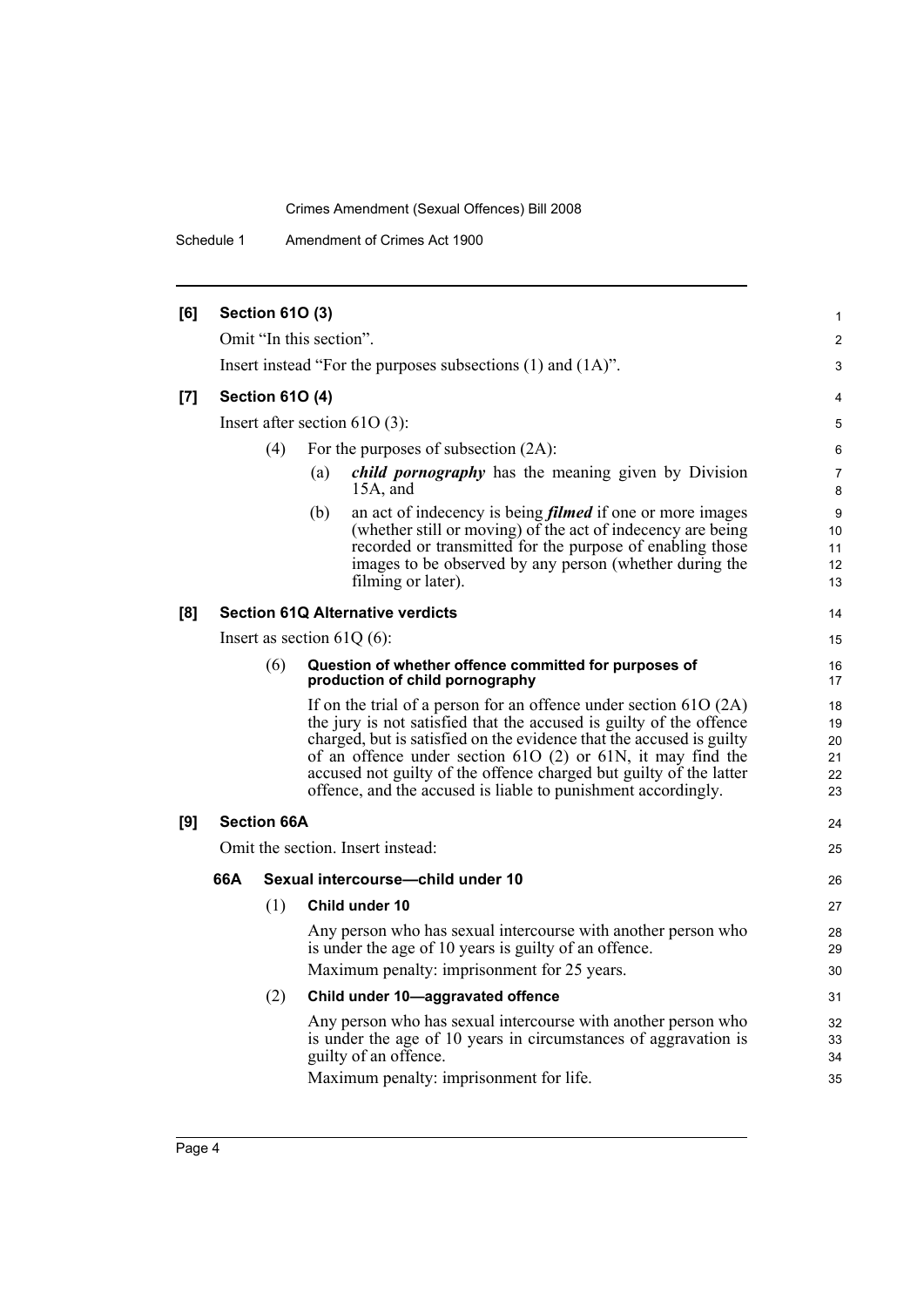Amendment of Crimes Act 1900 Schedule 1

| (3) |     | In this section, <i>circumstances</i> of aggravation<br>means<br>circumstances in which:                                           | 1<br>2         |
|-----|-----|------------------------------------------------------------------------------------------------------------------------------------|----------------|
|     |     |                                                                                                                                    |                |
|     | (a) | at the time of, or immediately before or after, the<br>commission of<br>the offence, the alleged offender                          | 3<br>4         |
|     |     | intentionally or recklessly inflicts actual bodily harm on                                                                         | 5              |
|     |     | the alleged victim or any other person who is present or                                                                           | 6              |
|     |     | nearby, or                                                                                                                         | $\overline{7}$ |
|     | (b) | at the time of, or immediately before or after, the                                                                                | 8              |
|     |     | commission of the offence, the alleged offender threatens                                                                          | 9              |
|     |     | to inflict actual bodily harm on the alleged victim or any<br>other person who is present or nearby by means of an                 | 10<br>11       |
|     |     | offensive weapon or instrument, or                                                                                                 | 12             |
|     | (c) | the alleged offender is in the company of another person or                                                                        | 13             |
|     |     | persons, or                                                                                                                        | 14             |
|     | (d) | the alleged victim is (whether generally or at the time of                                                                         | 15             |
|     |     | the commission of the offence) under the authority of the                                                                          | 16             |
|     |     | alleged offender, or                                                                                                               | 17             |
|     | (e) | the alleged victim has a serious physical disability, or                                                                           | 18             |
|     | (f) | the alleged victim has a serious intellectual disability, or                                                                       | 19             |
|     | (g) | the alleged offender took advantage of the alleged victim                                                                          | 20             |
|     |     | being under the influence of alcohol or a drug in order to                                                                         | 21             |
|     |     | commit the offence, or                                                                                                             | 22             |
|     | (h) | the alleged offender deprives the alleged victim of his or                                                                         | 23             |
|     |     | her liberty for a period before or after the commission of<br>the offence.                                                         | 24<br>25       |
|     |     |                                                                                                                                    |                |
| (4) |     | A person sentenced to imprisonment for life for an offence under                                                                   | 26             |
|     |     | subsection (2) is to serve that sentence for the term of the person's<br>natural life.                                             | 27<br>28       |
|     |     |                                                                                                                                    |                |
| (5) |     | Nothing in this section affects the operation of section 21 of the<br>Crimes (Sentencing Procedure) Act 1999 (which authorises the | 29<br>30       |
|     |     | passing of a lesser sentence than imprisonment for life).                                                                          | 31             |
| (6) |     | Nothing in this section affects the prerogative of mercy.                                                                          | 32             |
| (7) |     | If on the trial of a person charged with another offence against                                                                   | 33             |
|     |     | this Act the person is instead found guilty of an offence against                                                                  | 34             |
|     |     | this section (as provided by section $61Q$ ), the maximum penalty                                                                  | 35             |
|     |     | that may be imposed on the person for the offence against this                                                                     | 36             |
|     |     | section is the penalty for the offence charged.                                                                                    | 37             |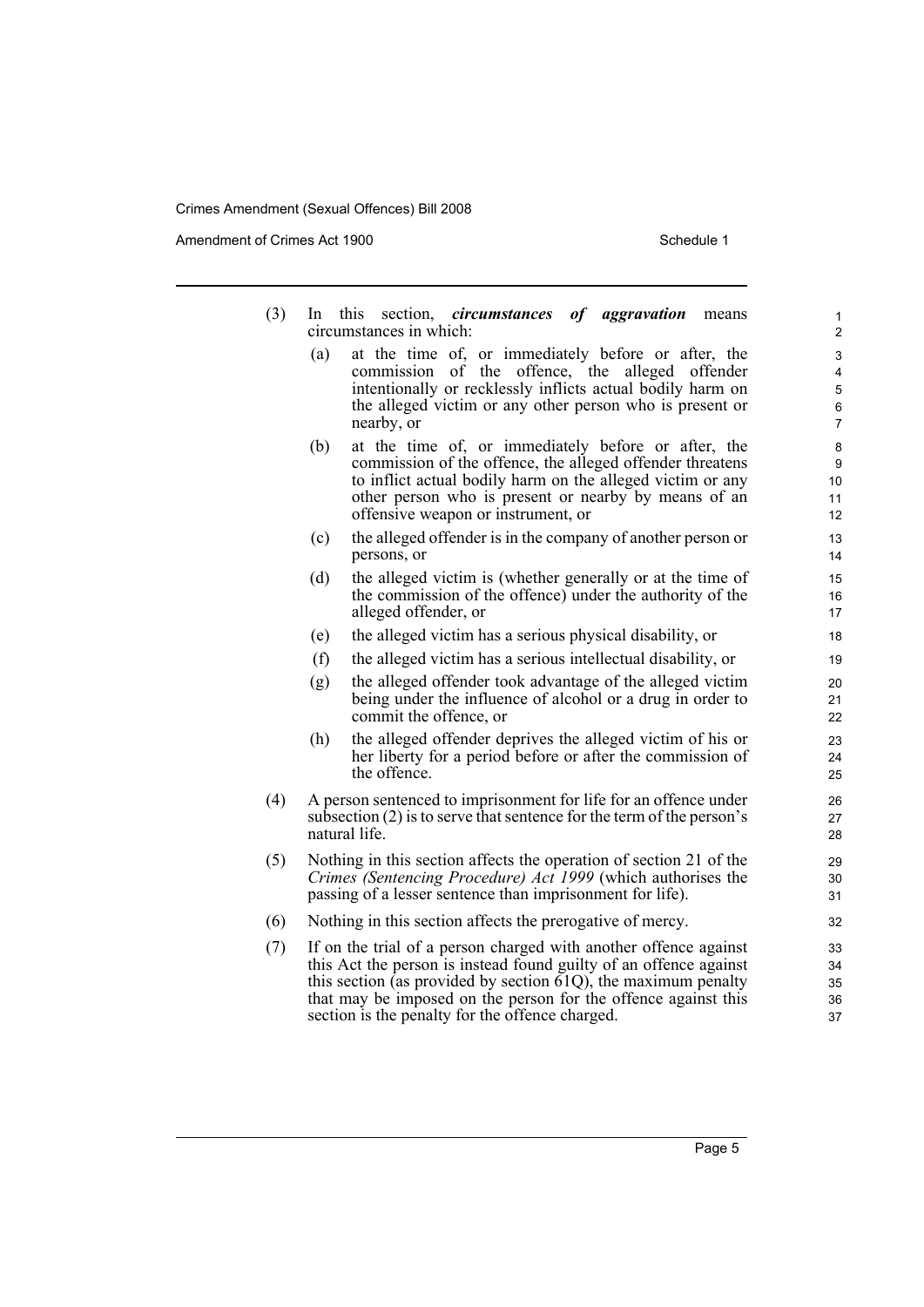Schedule 1 Amendment of Crimes Act 1900

| $[10]$ |     |                    |     | Section 66A (as substituted by this Act)                                                                                                            | 1                        |
|--------|-----|--------------------|-----|-----------------------------------------------------------------------------------------------------------------------------------------------------|--------------------------|
|        |     |                    |     | Omit "serious intellectual disability" from section 66A (3) (f).                                                                                    | $\overline{c}$           |
|        |     |                    |     | Insert instead "cognitive impairment".                                                                                                              | 3                        |
| $[11]$ |     |                    |     | Section 66C Sexual intercourse-child between 10 and 16                                                                                              | 4                        |
|        |     |                    |     | Insert at the end of section 66C $(5)$ (g):                                                                                                         | 5                        |
|        |     |                    |     | $\cdot$ or                                                                                                                                          | 6                        |
|        |     |                    | (h) | the alleged offender deprives the alleged victim of his or<br>her liberty for a period before or after the commission of<br>the offence.            | $\overline{7}$<br>8<br>9 |
| $[12]$ |     | <b>Section 66E</b> |     |                                                                                                                                                     | 10                       |
|        |     |                    |     | Omit the section. Insert instead:                                                                                                                   | 11                       |
|        | 66E |                    |     | <b>Alternative verdicts</b>                                                                                                                         | 12                       |
|        |     | (1)                |     | If on the trial of a person for an offence under section $66A(1)$ or                                                                                | 13                       |
|        |     |                    |     | (2) the jury is not satisfied that the accused is guilty of the offence                                                                             | 14                       |
|        |     |                    |     | charged, but is satisfied that the accused is guilty of an offence                                                                                  | 15                       |
|        |     |                    |     | under section 66B, 66C $(1)$ , $(2)$ , $(3)$ or $(4)$ or 66D, it may find the<br>accused not guilty of the offence charged but guilty of an offence | 16                       |
|        |     |                    |     | under section 66B, 66C $(1)$ , $(2)$ , $(3)$ or $(4)$ or 66D. The accused is                                                                        | 17<br>18                 |
|        |     |                    |     | liable to punishment accordingly.                                                                                                                   | 19                       |
|        |     | (2)                |     | If on the trial of a person for an offence under section 66A (2) the                                                                                | 20                       |
|        |     |                    |     | jury is not satisfied that the accused is guilty of the offence                                                                                     | 21                       |
|        |     |                    |     | charged, but is satisfied that the accused is guilty of an offence                                                                                  | 22                       |
|        |     |                    |     | under section $66A(1)$ , it may find the accused not guilty of the                                                                                  | 23                       |
|        |     |                    |     | offence charged but guilty of an offence under section 66A (1).                                                                                     | 24                       |
|        |     |                    |     | The accused is liable to punishment accordingly.                                                                                                    | 25                       |
|        |     | (3)                |     | If on the trial of a person for an offence under section $66C(2)$ or                                                                                | 26                       |
|        |     |                    |     | (4) the jury is not satisfied that the accused is guilty of the offence                                                                             | 27                       |
|        |     |                    |     | charged, but is satisfied that the accused is guilty of an offence                                                                                  | 28                       |
|        |     |                    |     | under section 66C $(1)$ or $(3)$ , it may find the accused not guilty of<br>the offence charged but guilty of an offence under section $66C(1)$     | 29<br>30                 |
|        |     |                    |     | or (3). The accused is liable to punishment accordingly.                                                                                            | 31                       |
|        |     |                    |     |                                                                                                                                                     |                          |
|        |     | (4)                |     | If on the trial of a person for an offence under section $66C(1)$ or                                                                                | 32                       |
|        |     |                    |     | (2) the jury is not satisfied that the accused is guilty of the offence<br>charged, but is satisfied that the accused is guilty of an offence       | 33                       |
|        |     |                    |     | under section 66C $(3)$ or $(4)$ , it may find the accused not guilty of                                                                            | 34<br>35                 |
|        |     |                    |     | the offence charged but guilty of an offence under section $66C(3)$                                                                                 | 36                       |
|        |     |                    |     | or (4). The accused is liable to punishment accordingly.                                                                                            | 37                       |
|        |     |                    |     |                                                                                                                                                     |                          |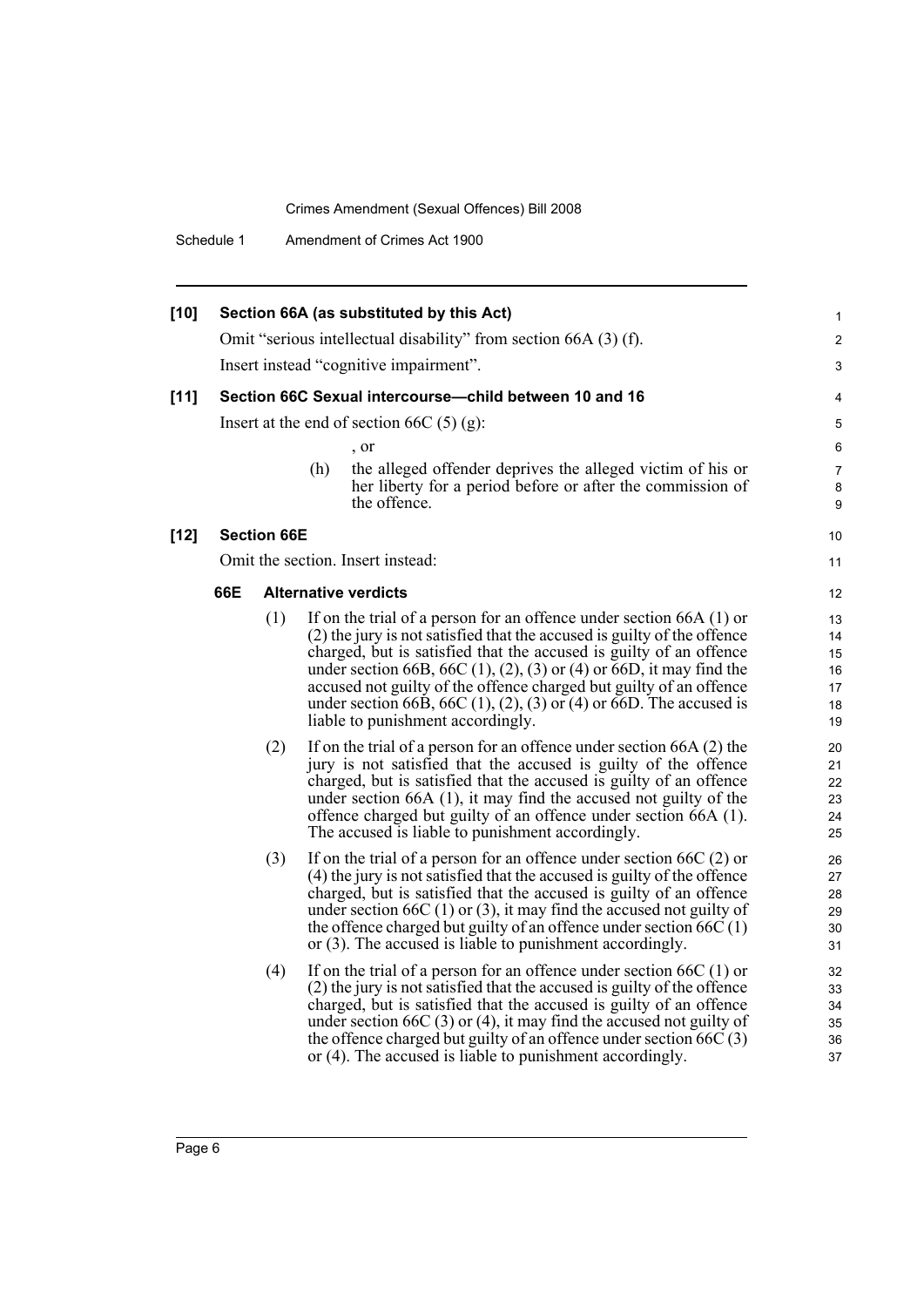Amendment of Crimes Act 1900 Schedule 1

|        | (5)              | If on the trial of a person for an offence under section 66C the jury<br>is not satisfied that the accused is guilty of the offence charged,<br>but is satisfied that the accused is guilty of an offence under<br>section 66D, it may find the accused not guilty of the offence<br>charged but guilty of an offence under section 66D. The accused<br>is liable to punishment accordingly. | $\mathbf{1}$<br>$\overline{2}$<br>3<br>$\overline{\mathbf{4}}$<br>$\mathbf 5$<br>6 |
|--------|------------------|----------------------------------------------------------------------------------------------------------------------------------------------------------------------------------------------------------------------------------------------------------------------------------------------------------------------------------------------------------------------------------------------|------------------------------------------------------------------------------------|
| $[13]$ | activity         | Section 66EB Procuring or grooming child under 16 for unlawful sexual                                                                                                                                                                                                                                                                                                                        | $\overline{7}$<br>8                                                                |
|        | 66EB (1).        | Omit "or 15" from the definition of <i>unlawful sexual activity</i> in section                                                                                                                                                                                                                                                                                                               | 9<br>10                                                                            |
|        |                  | Insert instead ", 15 or 15A".                                                                                                                                                                                                                                                                                                                                                                | 11                                                                                 |
| $[14]$ |                  | Section 66EB (2A) and (2B)                                                                                                                                                                                                                                                                                                                                                                   | 12                                                                                 |
|        |                  | Insert after section 66EB (2):                                                                                                                                                                                                                                                                                                                                                               | 13                                                                                 |
|        | (2A)             | <b>Meeting child following grooming</b>                                                                                                                                                                                                                                                                                                                                                      | 14                                                                                 |
|        |                  | An adult person:                                                                                                                                                                                                                                                                                                                                                                             | 15                                                                                 |
|        |                  | who intentionally meets a child, or travels with the<br>(a)<br>intention of meeting a child, whom the adult person has<br>groomed for sexual purposes, and                                                                                                                                                                                                                                   | 16<br>17<br>18                                                                     |
|        |                  | who does so with the intention of procuring the child for<br>(b)<br>unlawful sexual activity with that adult person or any other<br>person,                                                                                                                                                                                                                                                  | 19<br>20<br>21                                                                     |
|        |                  | is guilty of an offence.                                                                                                                                                                                                                                                                                                                                                                     | 22                                                                                 |
|        |                  | Maximum penalty:                                                                                                                                                                                                                                                                                                                                                                             | 23                                                                                 |
|        |                  | in the case of a child who is under the age of 14 years—<br>(a)<br>imprisonment for 15 years, or                                                                                                                                                                                                                                                                                             | 24<br>25                                                                           |
|        |                  | (b)<br>in any other case—imprisonment for 12 years.                                                                                                                                                                                                                                                                                                                                          | 26                                                                                 |
|        | (2B)             | For the purposes of subsection $(2A)$ , a child has been groomed<br>for sexual purposes by an adult person if, on one or more<br>previous occasions, the adult person has engaged in conduct that<br>exposed the child to indecent material.                                                                                                                                                 | 27<br>28<br>29<br>30                                                               |
| $[15]$ | Section 66EB (6) |                                                                                                                                                                                                                                                                                                                                                                                              | 31                                                                                 |
|        |                  | Insert ", $(2A)$ " after "subsection $(2)$ ".                                                                                                                                                                                                                                                                                                                                                | 32                                                                                 |
| $[16]$ | Section 66EB (8) |                                                                                                                                                                                                                                                                                                                                                                                              | 33                                                                                 |
|        |                  | Insert "or $(2A)$ " after "subsection $(2)$ ".                                                                                                                                                                                                                                                                                                                                               | 34                                                                                 |
|        |                  |                                                                                                                                                                                                                                                                                                                                                                                              |                                                                                    |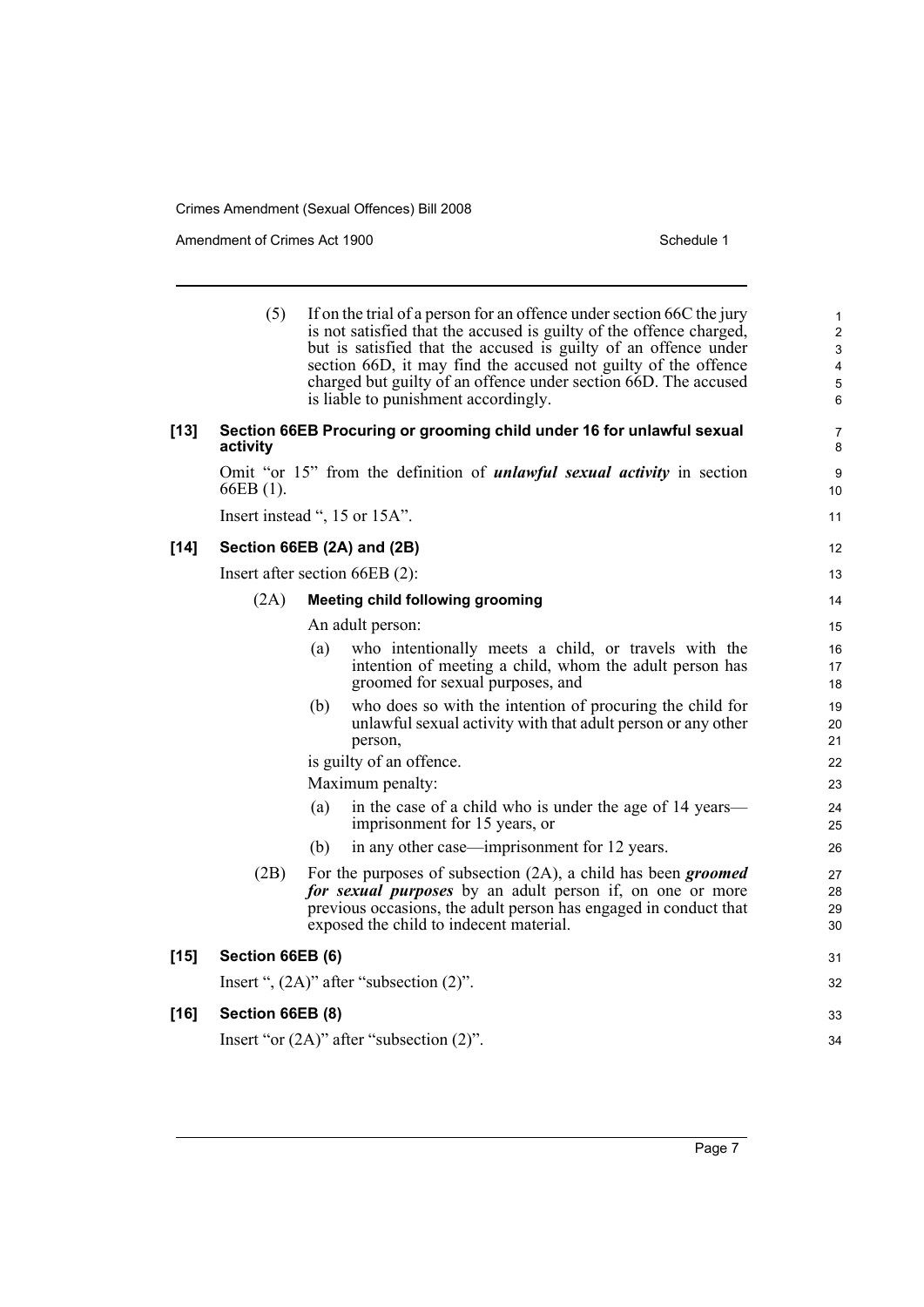| $[17]$ |     |                     | Section 77 Consent no defence in certain cases                                                                                                                                         | 1              |
|--------|-----|---------------------|----------------------------------------------------------------------------------------------------------------------------------------------------------------------------------------|----------------|
|        |     |                     | Omit "or $610(1)$ or $(2)$ , $66A$ ,".                                                                                                                                                 | $\overline{c}$ |
|        |     |                     | Insert instead ", $61O(1)$ , $(2)$ or $(2A)$ , $66A(1)$ or $(2)$ ,".                                                                                                                   | 3              |
| $[18]$ |     |                     | <b>Section 80D Causing sexual servitude</b>                                                                                                                                            | 4              |
|        |     |                     | Omit "19 years" from the penalty provision to section 80D (2).                                                                                                                         | 5              |
|        |     |                     | Insert instead "20 years".                                                                                                                                                             | 6              |
| $[19]$ |     |                     | Part 3, Division 10B                                                                                                                                                                   | 7              |
|        |     |                     | Insert after Division 10A:                                                                                                                                                             | 8              |
|        |     | <b>Division 10B</b> | Incitement to commit sexual offence                                                                                                                                                    | 9              |
|        | 80G |                     | Incitement to commit sexual offence                                                                                                                                                    | 10             |
|        |     | (1)                 | A person who incites the commission of an offence under<br>Division 10, 10A or 15A is guilty of an offence and is liable to<br>the penalty provided for the commission of the offence. | 11<br>12<br>13 |
|        |     | (2)                 | For the person to be guilty, the person must intend that the<br>offence incited be committed.                                                                                          | 14<br>15       |
|        |     | (3)                 | A person may be found guilty even if committing the offence<br>incited is impossible.                                                                                                  | 16<br>17       |
|        |     | (4)                 | Any defences, procedures, limitations or qualifying provisions<br>that apply to the offence incited also apply to an offence under<br>this section.                                    | 18<br>19<br>20 |
|        |     | (5)                 | It is not an offence to incite the commission of the following<br>offences:                                                                                                            | 21<br>22       |
|        |     |                     | (a)<br>an offence against section 61N or 61O that is constituted<br>by inciting another person to an act of indecency,                                                                 | 23<br>24       |
|        |     |                     | an offence against section 61P, 66B, 66D, 66EB, 66F (4),<br>(b)<br>73 (4), 78B or 80.                                                                                                  | 25<br>26       |
| [20]   |     |                     | Part 3, Division 15, heading                                                                                                                                                           | 27             |
|        |     |                     | Omit "and pornography".                                                                                                                                                                | 28             |
| $[21]$ |     |                     | <b>Section 91C Definitions</b>                                                                                                                                                         | 29             |
|        |     |                     | Omit the definition of <i>material</i> .                                                                                                                                               | 30             |
|        |     |                     |                                                                                                                                                                                        |                |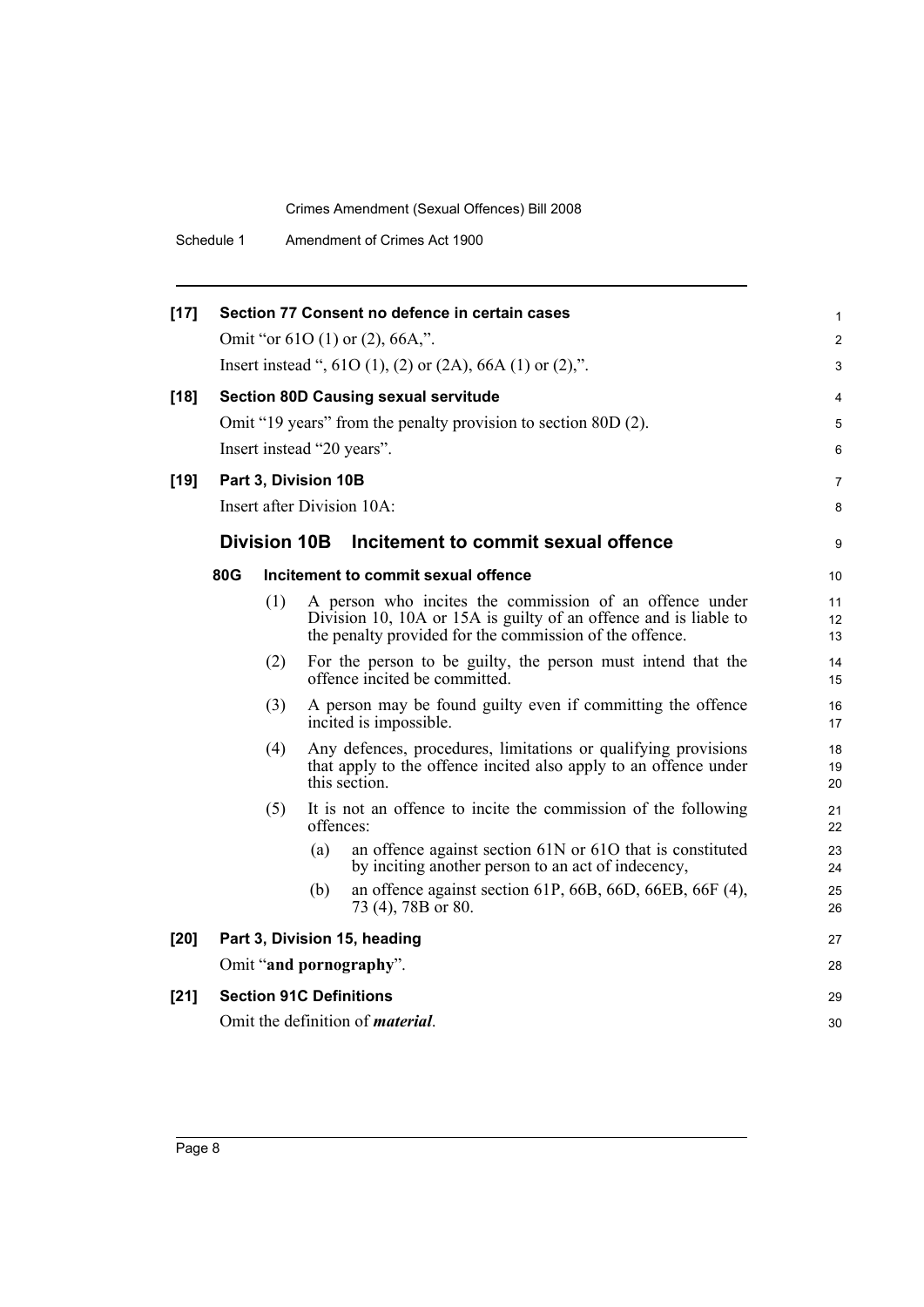Amendment of Crimes Act 1900 Schedule 1

| $[22]$ |                        | Section 91E Obtaining benefit from child prostitution                                                                                                                                                                                           | 1                    |
|--------|------------------------|-------------------------------------------------------------------------------------------------------------------------------------------------------------------------------------------------------------------------------------------------|----------------------|
|        |                        | Insert "or, if the act of child prostitution involves a child under the age of<br>14 years, to imprisonment for 14 years" after "10 years" in section 91E $(1)$ .                                                                               | $\overline{2}$<br>3  |
| $[23]$ | <b>Section 91E (3)</b> |                                                                                                                                                                                                                                                 | 4                    |
|        |                        | Insert after section $91E(2)$ :                                                                                                                                                                                                                 | 5                    |
|        | (3)                    | The higher maximum penalty under this section in the case of an<br>offence involving a child under the age of 14 years does not apply<br>unless the age of the child is set out in the charge for the offence.                                  | 6<br>7<br>8          |
| $[24]$ | Part 3, Division 15A   |                                                                                                                                                                                                                                                 | 9                    |
|        |                        | Insert before section 91G:                                                                                                                                                                                                                      | 10                   |
|        |                        | Division 15A Child pornography                                                                                                                                                                                                                  | 11                   |
|        | <b>91FA</b>            | <b>Definitions</b>                                                                                                                                                                                                                              | 12                   |
|        |                        | For the purposes of this Division:                                                                                                                                                                                                              | 13                   |
|        |                        | <i>child</i> means a person who is under the age of 16 years.                                                                                                                                                                                   | 14                   |
|        |                        | <i>material</i> includes any film, printed matter, electronic data or any                                                                                                                                                                       | 15                   |
|        |                        | other thing of any kind (including any computer image or other<br>depiction).                                                                                                                                                                   | 16<br>17             |
| $[25]$ | pornography            | Section 91H Production, dissemination or possession of child                                                                                                                                                                                    | 18<br>19             |
|        |                        | Omit the definition of <i>child pornography</i> from section 91H (1). Insert instead:                                                                                                                                                           | 20                   |
|        |                        | <i>child pornography</i> means material that depicts or describes (or<br>appears to depict or describe), in a manner that would in all the<br>circumstances cause offence to reasonable persons, a person who<br>is (or appears to be) a child: | 21<br>22<br>23<br>24 |
|        |                        | engaged in sexual activity, or<br>(a)                                                                                                                                                                                                           | 25                   |
|        |                        | (b)<br>in a sexual context, or                                                                                                                                                                                                                  | 26                   |
|        |                        | (c)<br>as the victim of torture, cruelty or physical abuse (whether<br>or not in a sexual context).                                                                                                                                             | 27<br>28             |
| $[26]$ | Section 91H (1)        |                                                                                                                                                                                                                                                 | 29                   |
|        |                        | Insert in alphabetical order:                                                                                                                                                                                                                   | 30                   |
|        |                        | <i>produce</i> child pornography includes:                                                                                                                                                                                                      | 31                   |
|        |                        | child<br>film, photograph, print or otherwise make<br>(a)<br>pornography, or                                                                                                                                                                    | 32<br>33             |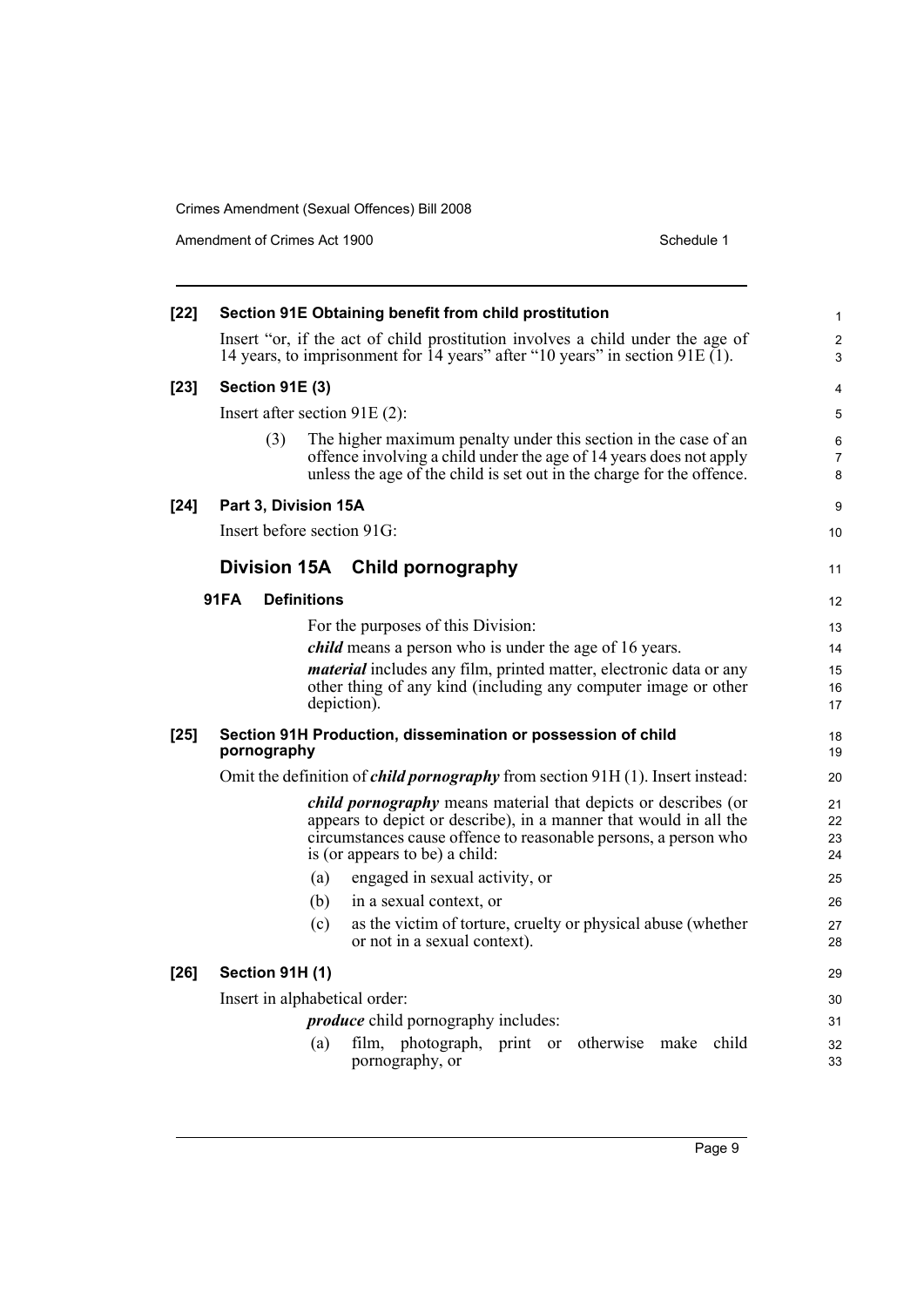|                           | alter or manipulate any image for the purpose of making<br>(b)<br>child pornography, or                                                                                                                                                                                                                                                                                                                                                                     |
|---------------------------|-------------------------------------------------------------------------------------------------------------------------------------------------------------------------------------------------------------------------------------------------------------------------------------------------------------------------------------------------------------------------------------------------------------------------------------------------------------|
|                           | (c)<br>enter into any agreement or arrangement to do so.                                                                                                                                                                                                                                                                                                                                                                                                    |
| Section 91H (2)<br>$[27]$ |                                                                                                                                                                                                                                                                                                                                                                                                                                                             |
|                           | Omit section 91H (2) and (3). Insert instead:                                                                                                                                                                                                                                                                                                                                                                                                               |
| (2)                       | Production, dissemination or possession of child pornography                                                                                                                                                                                                                                                                                                                                                                                                |
|                           | A person who produces, disseminates or possesses child<br>pornography is guilty of an offence.                                                                                                                                                                                                                                                                                                                                                              |
|                           | Maximum penalty: imprisonment for 10 years.                                                                                                                                                                                                                                                                                                                                                                                                                 |
| Section 91H (4)<br>$[28]$ |                                                                                                                                                                                                                                                                                                                                                                                                                                                             |
| Omit "or $(3)$ ".         |                                                                                                                                                                                                                                                                                                                                                                                                                                                             |
| $[29]$<br>Section 91H (5) |                                                                                                                                                                                                                                                                                                                                                                                                                                                             |
|                           | Omit "any charge for an offence under subsection (3)".                                                                                                                                                                                                                                                                                                                                                                                                      |
|                           | Insert instead "a charge for an offence under subsection (2) not involving the<br>production or dissemination of child pornography".                                                                                                                                                                                                                                                                                                                        |
| $[30]$<br>Section 91H (6) |                                                                                                                                                                                                                                                                                                                                                                                                                                                             |
|                           | Insert after section 91H (5):                                                                                                                                                                                                                                                                                                                                                                                                                               |
| (6)                       | <b>Alteration of images</b>                                                                                                                                                                                                                                                                                                                                                                                                                                 |
|                           | A reference in this section to material that appears to depict or<br>describe a person who is a child, or a person as referred to in<br>paragraph (a), (b) or (c) of the definition of <i>child pornography</i> ,<br>includes a reference to material that contains or displays an image<br>of a person that has been altered or manipulated so that the person<br>appears to be a child, or appears as referred to in any of those<br>paragraphs, or both. |
| $[31]$                    | Part 3, Division 15B                                                                                                                                                                                                                                                                                                                                                                                                                                        |
|                           | Insert after section 91H:                                                                                                                                                                                                                                                                                                                                                                                                                                   |
|                           |                                                                                                                                                                                                                                                                                                                                                                                                                                                             |
| <b>Division 15B</b>       | Voyeurism and related offences                                                                                                                                                                                                                                                                                                                                                                                                                              |
| 911                       | <b>Definitions</b>                                                                                                                                                                                                                                                                                                                                                                                                                                          |
| (1)                       | In this Division:                                                                                                                                                                                                                                                                                                                                                                                                                                           |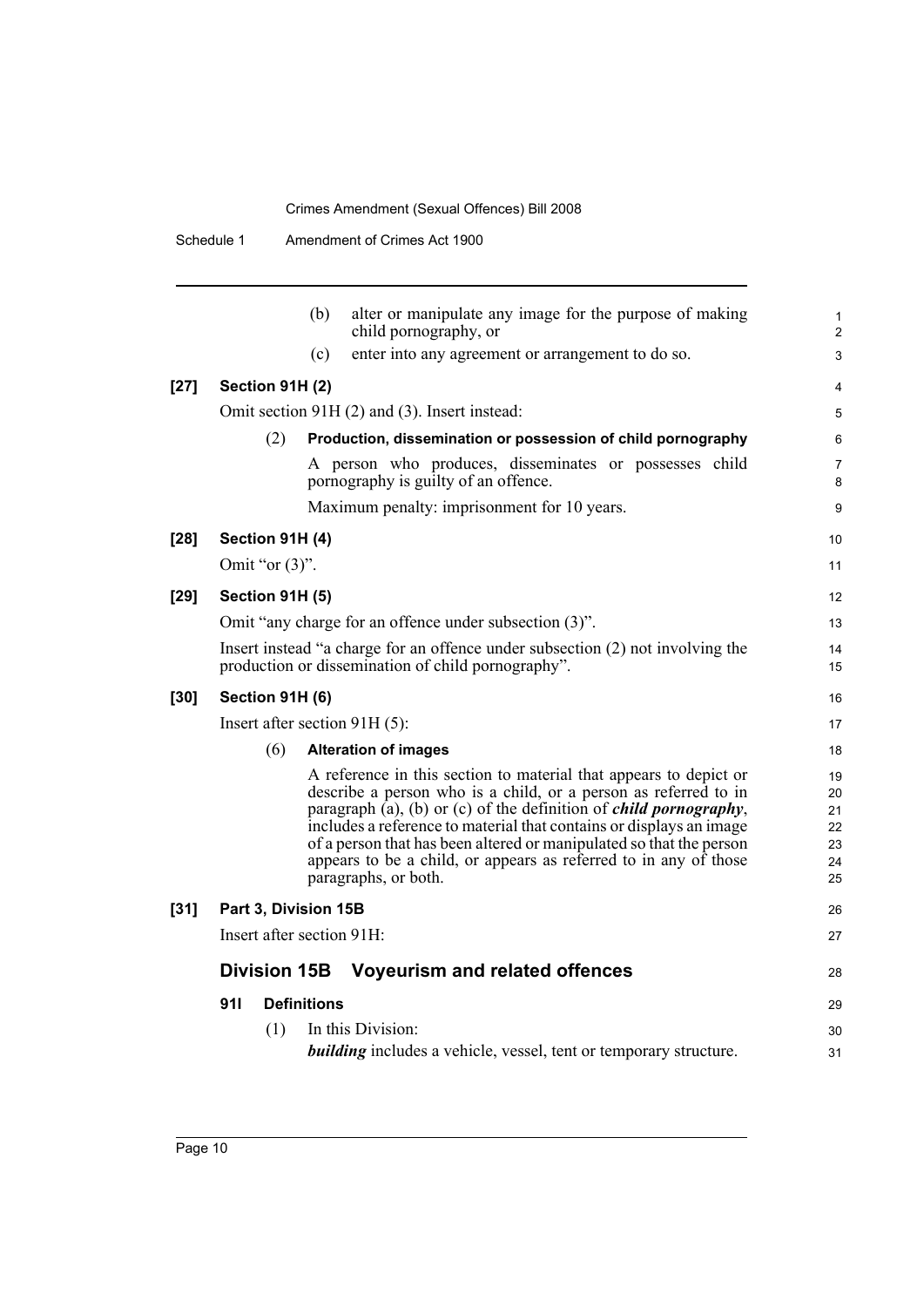Amendment of Crimes Act 1900 New York 1900 New York 1900 New York 1900 Schedule 1

*private parts* means a person's genital area or anal area, whether bare or covered by underwear.

- (2) For the purposes of this Division, a person is *engaged in a private act* if:
	- (a) the person is in a state of undress, using the toilet, showering or bathing, engaged in a sexual act of a kind not ordinarily done in public, or engaged in any other like activity, and
	- (b) the circumstances are such that a reasonable person would reasonably expect to be afforded privacy.
- (3) For the purposes of this Division, a person *films* another person, or another person's private parts, if the person causes one or more images (whether still or moving) of the other person or the other person's private parts to be recorded or transmitted for the purpose of enabling the person or a third person to observe those images (whether during the filming or later).

#### **91J Voyeurism**

#### (1) **General offence**

A person who, for the purpose of obtaining sexual arousal or sexual gratification, observes a person who is engaged in a private act:

- (a) without the consent of the person being observed to being observed for that purpose, and
- (b) knowing that the person being observed does not consent to being observed for that purpose,

is guilty of an offence.

Maximum penalty: 100 penalty units or imprisonment for 2 years, or both.

(2) An offence against subsection (1) is a summary offence.

### (3) **Aggravated offence**

A person who, for the purpose of obtaining sexual arousal or sexual gratification, observes a person who is engaged in a private act:

- (a) without the consent of the person being observed to being observed for that purpose, and
- (b) knowing that the person being observed does not consent to being observed for that purpose, and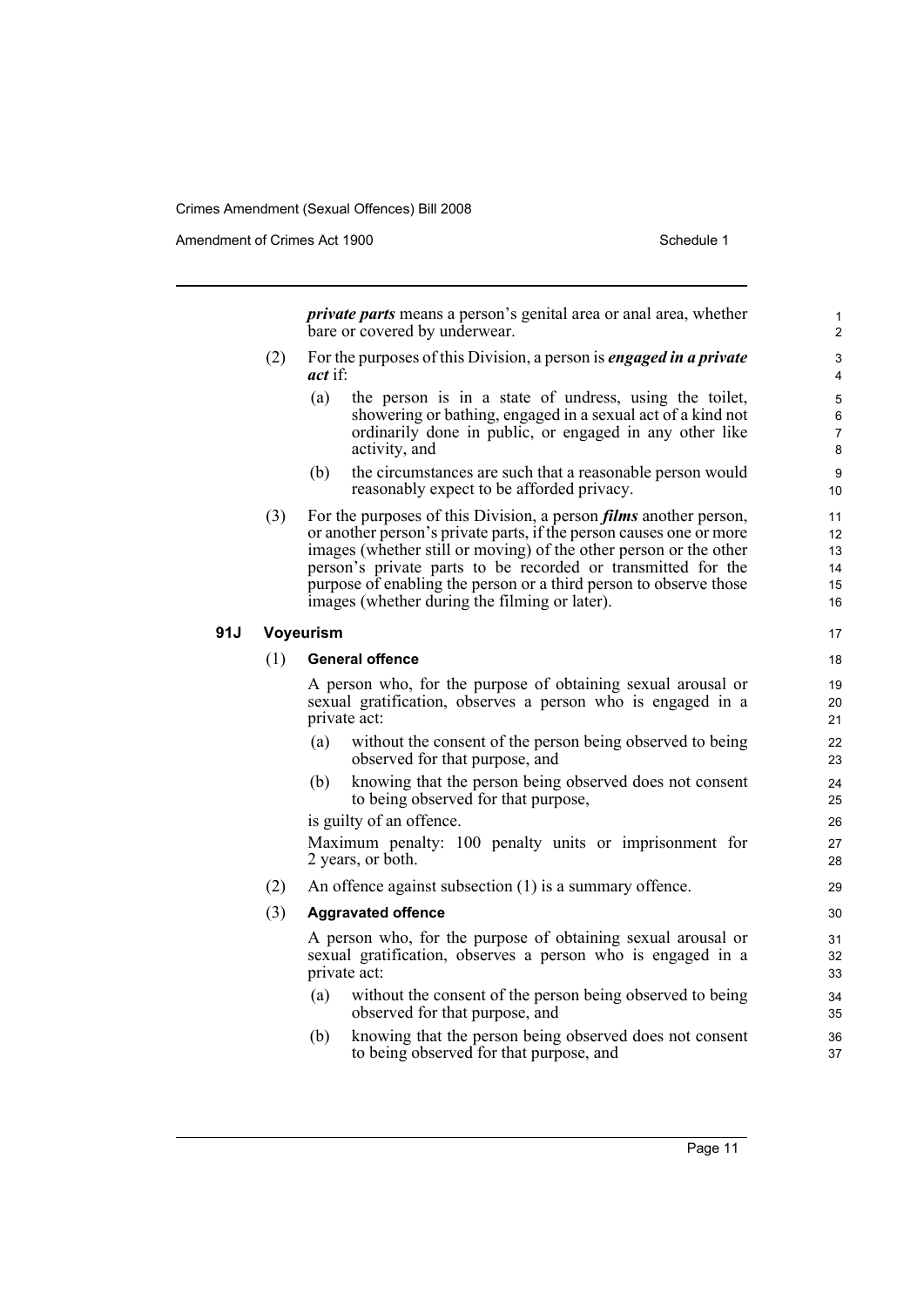|      |     | in circumstances of aggravation,<br>(c)                                                                                                                                                                                                                                                                                                                                                                                         | 1                                      |
|------|-----|---------------------------------------------------------------------------------------------------------------------------------------------------------------------------------------------------------------------------------------------------------------------------------------------------------------------------------------------------------------------------------------------------------------------------------|----------------------------------------|
|      |     | is guilty of an offence.                                                                                                                                                                                                                                                                                                                                                                                                        | $\overline{c}$                         |
|      |     | Maximum penalty: imprisonment for 5 years.                                                                                                                                                                                                                                                                                                                                                                                      | 3                                      |
|      | (4) | this.<br>section, <i>circumstances</i> of aggravation<br>ln<br>means<br>circumstances in which:                                                                                                                                                                                                                                                                                                                                 | 4<br>5                                 |
|      |     | the person whom the offender observed was a child under<br>(a)<br>the age of 16 years, or                                                                                                                                                                                                                                                                                                                                       | 6<br>$\overline{7}$                    |
|      |     | the offender constructed or adapted the fabric of any<br>(b)<br>building for the purpose of facilitating the commission of<br>the offence.                                                                                                                                                                                                                                                                                      | 8<br>9<br>10                           |
|      | (5) | <b>Alternative verdict</b>                                                                                                                                                                                                                                                                                                                                                                                                      | 11                                     |
|      |     | If on the trial of a person charged with an offence against<br>subsection (3) the trier of fact is not satisfied that the offence is<br>proven but is satisfied that the person has committed an offence<br>against subsection $(1)$ , the trier of fact may acquit the person of<br>the offence charged and find the person guilty of an offence<br>against subsection (1). The person is liable to punishment<br>accordingly. | 12<br>13<br>14<br>15<br>16<br>17<br>18 |
|      | (6) | <b>Attempts</b>                                                                                                                                                                                                                                                                                                                                                                                                                 | 19                                     |
|      |     |                                                                                                                                                                                                                                                                                                                                                                                                                                 |                                        |
|      |     | A person who attempts to commit an offence under subsection<br>$(1)$ or (3) is liable to the penalty provided for the commission of<br>the offence.                                                                                                                                                                                                                                                                             | 20<br>21<br>22                         |
|      |     | Filming a person engaged in private act                                                                                                                                                                                                                                                                                                                                                                                         | 23                                     |
| 91 K | (1) | <b>General offence</b>                                                                                                                                                                                                                                                                                                                                                                                                          | 24                                     |
|      |     | A person who, for the purpose of obtaining, or enabling another<br>person to obtain, sexual arousal or sexual gratification, films<br>another person who is engaged in a private act:                                                                                                                                                                                                                                           | 25<br>26<br>27                         |
|      |     | without the consent of the person being filmed to being<br>(a)<br>filmed for that purpose, and                                                                                                                                                                                                                                                                                                                                  | 28<br>29                               |
|      |     | knowing that the person being filmed does not consent to<br>(b)<br>being filmed for that purpose,                                                                                                                                                                                                                                                                                                                               | 30<br>31                               |
|      |     | is guilty of an offence.                                                                                                                                                                                                                                                                                                                                                                                                        | 32                                     |
|      |     | Maximum penalty: 100 penalty units or imprisonment for<br>2 years, or both.                                                                                                                                                                                                                                                                                                                                                     | 33<br>34                               |
|      | (2) | An offence against subsection $(1)$ is a summary offence.                                                                                                                                                                                                                                                                                                                                                                       | 35                                     |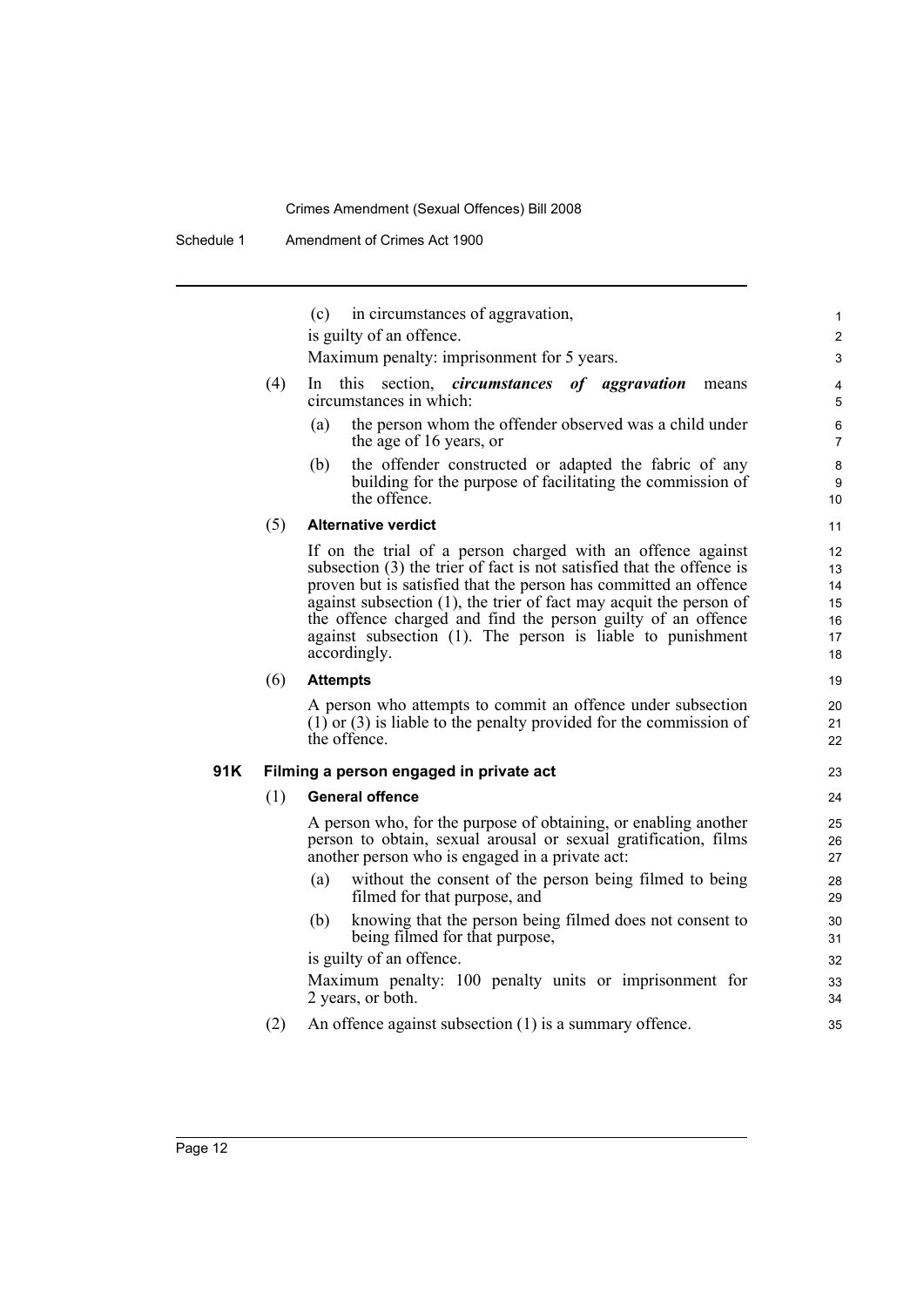Amendment of Crimes Act 1900 Schedule 1

|     | (3) | <b>Aggravated offence</b>                                                                                                                                                                                                                                                                                                                                                                                                       | $\mathbf{1}$                           |
|-----|-----|---------------------------------------------------------------------------------------------------------------------------------------------------------------------------------------------------------------------------------------------------------------------------------------------------------------------------------------------------------------------------------------------------------------------------------|----------------------------------------|
|     |     | A person who, for the purpose of obtaining, or enabling another<br>person to obtain, sexual arousal or sexual gratification, films<br>another person who is engaged in a private act:                                                                                                                                                                                                                                           | $\overline{2}$<br>3<br>4               |
|     |     | without the consent of the person being filmed to being<br>(a)<br>filmed for that purpose, and                                                                                                                                                                                                                                                                                                                                  | $\mathbf 5$<br>6                       |
|     |     | (b)<br>knowing that the person being filmed does not consent to<br>being filmed for that purpose, and                                                                                                                                                                                                                                                                                                                           | $\overline{7}$<br>8                    |
|     |     | in circumstances of aggravation,<br>(c)                                                                                                                                                                                                                                                                                                                                                                                         | 9                                      |
|     |     | is guilty of an offence.                                                                                                                                                                                                                                                                                                                                                                                                        | 10                                     |
|     |     | Maximum penalty: imprisonment for 5 years.                                                                                                                                                                                                                                                                                                                                                                                      | 11                                     |
|     | (4) | this<br>section, <i>circumstances</i> of aggravation<br>In.<br>means<br>circumstances in which:                                                                                                                                                                                                                                                                                                                                 | 12<br>13                               |
|     |     | the person whom the offender filmed was a child under the<br>(a)<br>age of 16 years, or                                                                                                                                                                                                                                                                                                                                         | 14<br>15                               |
|     |     | the offender constructed or adapted the fabric of any<br>(b)<br>building for the purpose of facilitating the commission of<br>the offence.                                                                                                                                                                                                                                                                                      | 16<br>17<br>18                         |
|     | (5) | <b>Alternative verdict</b>                                                                                                                                                                                                                                                                                                                                                                                                      | 19                                     |
|     |     | If on the trial of a person charged with an offence against<br>subsection (3) the trier of fact is not satisfied that the offence is<br>proven but is satisfied that the person has committed an offence<br>against subsection $(1)$ , the trier of fact may acquit the person of<br>the offence charged and find the person guilty of an offence<br>against subsection (1). The person is liable to punishment<br>accordingly. | 20<br>21<br>22<br>23<br>24<br>25<br>26 |
|     | (6) | <b>Attempts</b>                                                                                                                                                                                                                                                                                                                                                                                                                 | 27                                     |
|     |     | A person who attempts to commit an offence under subsection<br>$(1)$ or (3) is liable to the penalty provided for the commission of<br>the offence.                                                                                                                                                                                                                                                                             | 28<br>29<br>30                         |
| 91L |     | Filming a person's private parts                                                                                                                                                                                                                                                                                                                                                                                                | 31                                     |
|     | (1) | <b>General offence</b>                                                                                                                                                                                                                                                                                                                                                                                                          | 32                                     |
|     |     | A person who, for the purpose of obtaining, or enabling another<br>person to obtain, sexual arousal or sexual gratification, films<br>another person's private parts, in circumstances in which a<br>reasonable person would reasonably expect the person's private<br>parts could not be filmed:                                                                                                                               | 33<br>34<br>35<br>36<br>37             |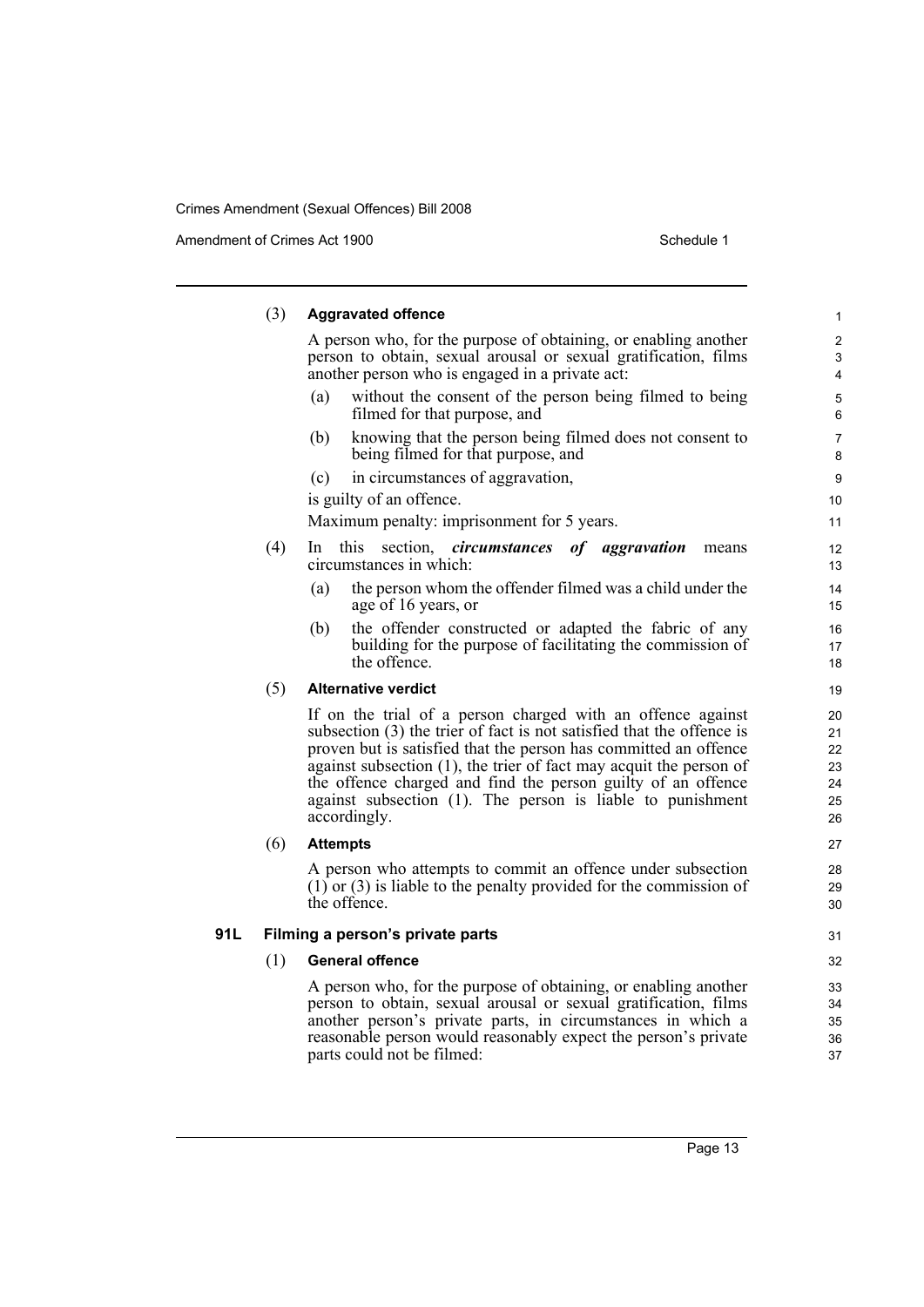|     | (a)<br>without the consent of the person being filmed to being<br>filmed for that purpose, and                                                                                                                                                                                                                                                                                                                                  | 1<br>$\overline{c}$                    |
|-----|---------------------------------------------------------------------------------------------------------------------------------------------------------------------------------------------------------------------------------------------------------------------------------------------------------------------------------------------------------------------------------------------------------------------------------|----------------------------------------|
|     | knowing that the person being filmed does not consent to<br>(b)<br>being filmed for that purpose,                                                                                                                                                                                                                                                                                                                               | 3<br>4                                 |
|     | is guilty of an offence.                                                                                                                                                                                                                                                                                                                                                                                                        | 5                                      |
|     | Maximum penalty: 100 penalty units or imprisonment for                                                                                                                                                                                                                                                                                                                                                                          | 6                                      |
|     | 2 years, or both.                                                                                                                                                                                                                                                                                                                                                                                                               | $\overline{7}$                         |
| (2) | An offence against subsection $(1)$ is a summary offence.                                                                                                                                                                                                                                                                                                                                                                       | 8                                      |
| (3) | <b>Aggravated offence</b>                                                                                                                                                                                                                                                                                                                                                                                                       | 9                                      |
|     | A person who, for the purpose of obtaining, or enabling another<br>person to obtain, sexual arousal or sexual gratification, films<br>another person's private parts, in circumstances in which a<br>reasonable person would expect that his or her private parts could<br>not be filmed:                                                                                                                                       | 10<br>11<br>12<br>13<br>14             |
|     | (a)<br>without the consent of the person being filmed to being<br>filmed for that purpose, and                                                                                                                                                                                                                                                                                                                                  | 15<br>16                               |
|     | knowing that the person being filmed does not consent to<br>(b)<br>being filmed for that purpose, and                                                                                                                                                                                                                                                                                                                           | 17<br>18                               |
|     | in circumstances of aggravation,<br>(c)                                                                                                                                                                                                                                                                                                                                                                                         | 19                                     |
|     | is guilty of an offence.                                                                                                                                                                                                                                                                                                                                                                                                        | 20                                     |
|     | Maximum penalty: imprisonment for 5 years.                                                                                                                                                                                                                                                                                                                                                                                      | 21                                     |
| (4) | this<br>section, <i>circumstances</i> of aggravation<br>In.<br>means<br>circumstances in which:                                                                                                                                                                                                                                                                                                                                 | 22<br>23                               |
|     | the person whom the offender filmed was a child under the<br>(a)<br>age of 16 years, or                                                                                                                                                                                                                                                                                                                                         | 24<br>25                               |
|     | the offender constructed or adapted the fabric of any<br>(b)<br>building for the purpose of facilitating the commission of<br>the offence.                                                                                                                                                                                                                                                                                      | 26<br>27<br>28                         |
| (5) | <b>Alternative verdict</b>                                                                                                                                                                                                                                                                                                                                                                                                      | 29                                     |
|     | If on the trial of a person charged with an offence against<br>subsection (3) the trier of fact is not satisfied that the offence is<br>proven but is satisfied that the person has committed an offence<br>against subsection $(1)$ , the trier of fact may acquit the person of<br>the offence charged and find the person guilty of an offence<br>against subsection (1). The person is liable to punishment<br>accordingly. | 30<br>31<br>32<br>33<br>34<br>35<br>36 |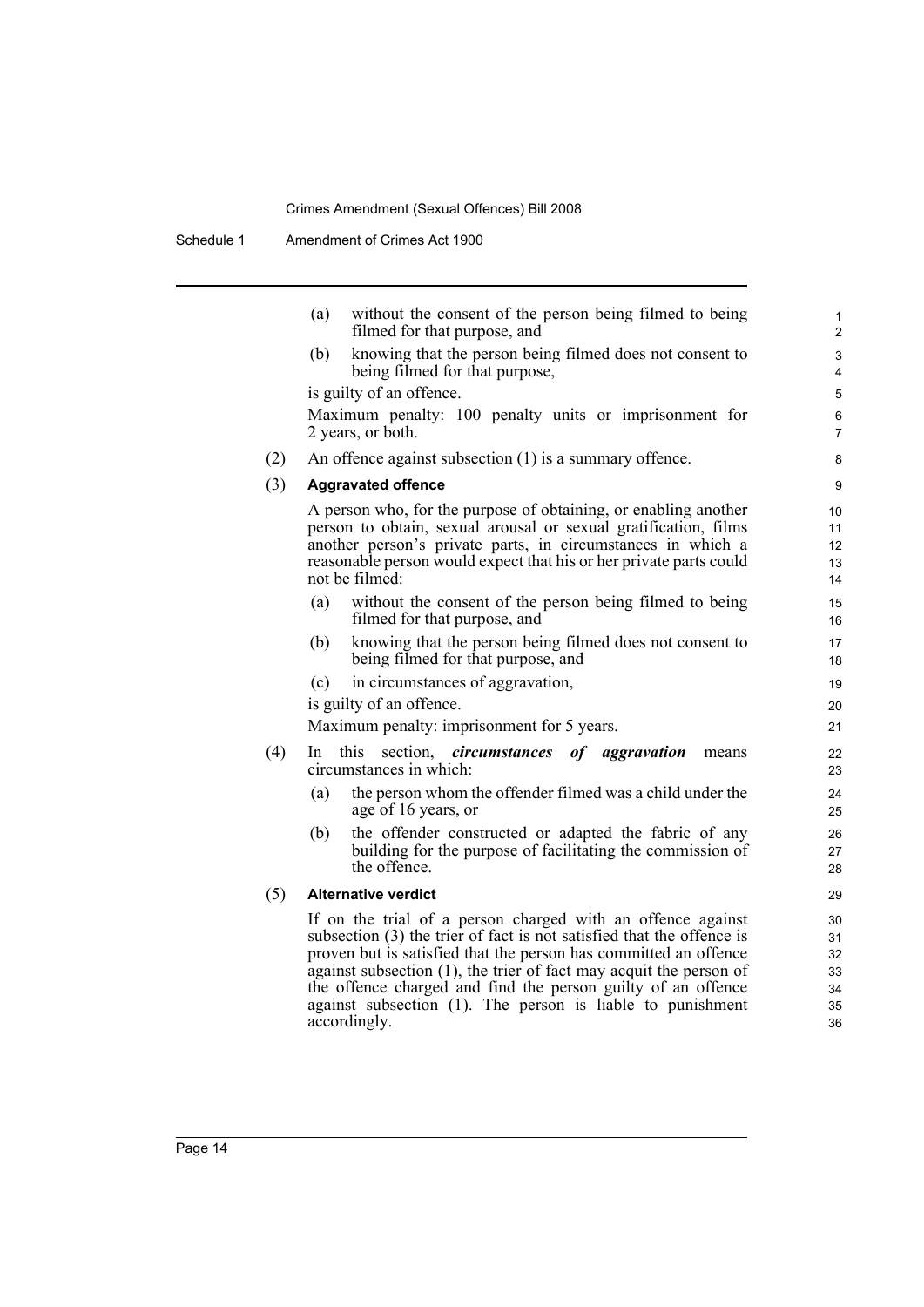Amendment of Crimes Act 1900 Schedule 1

|      |           | (6) | <b>Attempts</b>                                                                                                                                                                                                                                                                                                                                                                                                                | $\mathbf{1}$                     |
|------|-----------|-----|--------------------------------------------------------------------------------------------------------------------------------------------------------------------------------------------------------------------------------------------------------------------------------------------------------------------------------------------------------------------------------------------------------------------------------|----------------------------------|
|      |           |     | A person who attempts to commit an offence under subsection                                                                                                                                                                                                                                                                                                                                                                    | $\overline{2}$                   |
|      |           |     | $(1)$ or (3) is liable to the penalty provided for the commission of<br>the offence.                                                                                                                                                                                                                                                                                                                                           | 3<br>4                           |
|      |           | (7) | Double jeopardy                                                                                                                                                                                                                                                                                                                                                                                                                | 5                                |
|      |           |     | A person cannot be convicted of both an offence against this<br>section and an offence against section 91K in respect of conduct<br>occurring on the same occasion.                                                                                                                                                                                                                                                            | 6<br>$\overline{7}$<br>8         |
|      | 91M       |     | Installing device to facilitate observation or filming                                                                                                                                                                                                                                                                                                                                                                         | 9                                |
|      |           | (1) | <b>Offence</b>                                                                                                                                                                                                                                                                                                                                                                                                                 | 10                               |
|      |           |     | A person who, with the intention of enabling that person or any<br>other person to commit an offence against section 91J, 91K or<br>91L, installs any device, or constructs or adapts the fabric of any<br>building, for the purpose of facilitating the observation or filming<br>of another person, is guilty of an offence.                                                                                                 | 11<br>12<br>13<br>14<br>15       |
|      |           |     | Maximum penalty: 100 penalty units or imprisonment for<br>2 years, or both.                                                                                                                                                                                                                                                                                                                                                    | 16<br>17                         |
|      |           | (2) | An offence against this section is a summary offence.                                                                                                                                                                                                                                                                                                                                                                          | 18                               |
|      |           | (3) | <b>Alternative verdict</b>                                                                                                                                                                                                                                                                                                                                                                                                     | 19                               |
|      |           |     | If on the trial of a person charged with an offence against section<br>91J, 91K or 91L the trier of fact is not satisfied that the offence is<br>proven but is satisfied that the person has committed an offence<br>against this section, the trier of fact may acquit the person of the<br>offence charged and find the person guilty of an offence against<br>this section. The person is liable to punishment accordingly. | 20<br>21<br>22<br>23<br>24<br>25 |
| [32] |           |     | <b>Section 431A Life sentences</b>                                                                                                                                                                                                                                                                                                                                                                                             | 26                               |
|      | 431A (2). |     | Insert ", for an offence under section $66A$ (2)" after " $61JA$ " in section                                                                                                                                                                                                                                                                                                                                                  | 27<br>28                         |
|      |           |     |                                                                                                                                                                                                                                                                                                                                                                                                                                |                                  |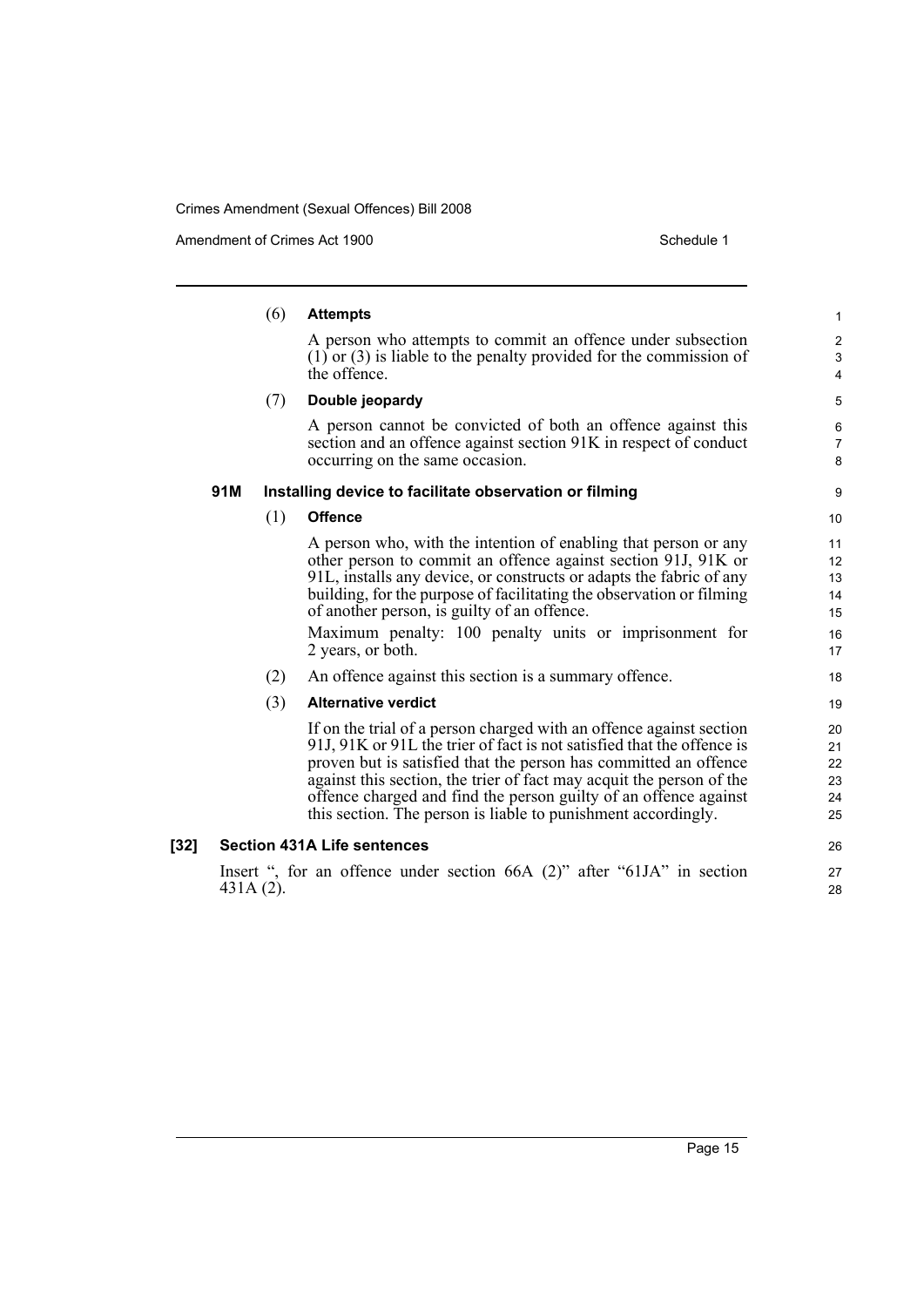Schedule 1 Amendment of Crimes Act 1900

#### **[33] Schedule 11 Savings and transitional provisions**

Insert at the end of the Schedule (with appropriate Part and clause numbers):

### **Part Crimes Amendment (Sexual Offences) Act 2008**

### **Application of amendments**

An amendment made to this Act by the *Crimes Amendment (Sexual Offences) Act 2008* applies in respect of an offence committed, or alleged to have been committed, on or after the commencement of the amendment.

1 2

3 4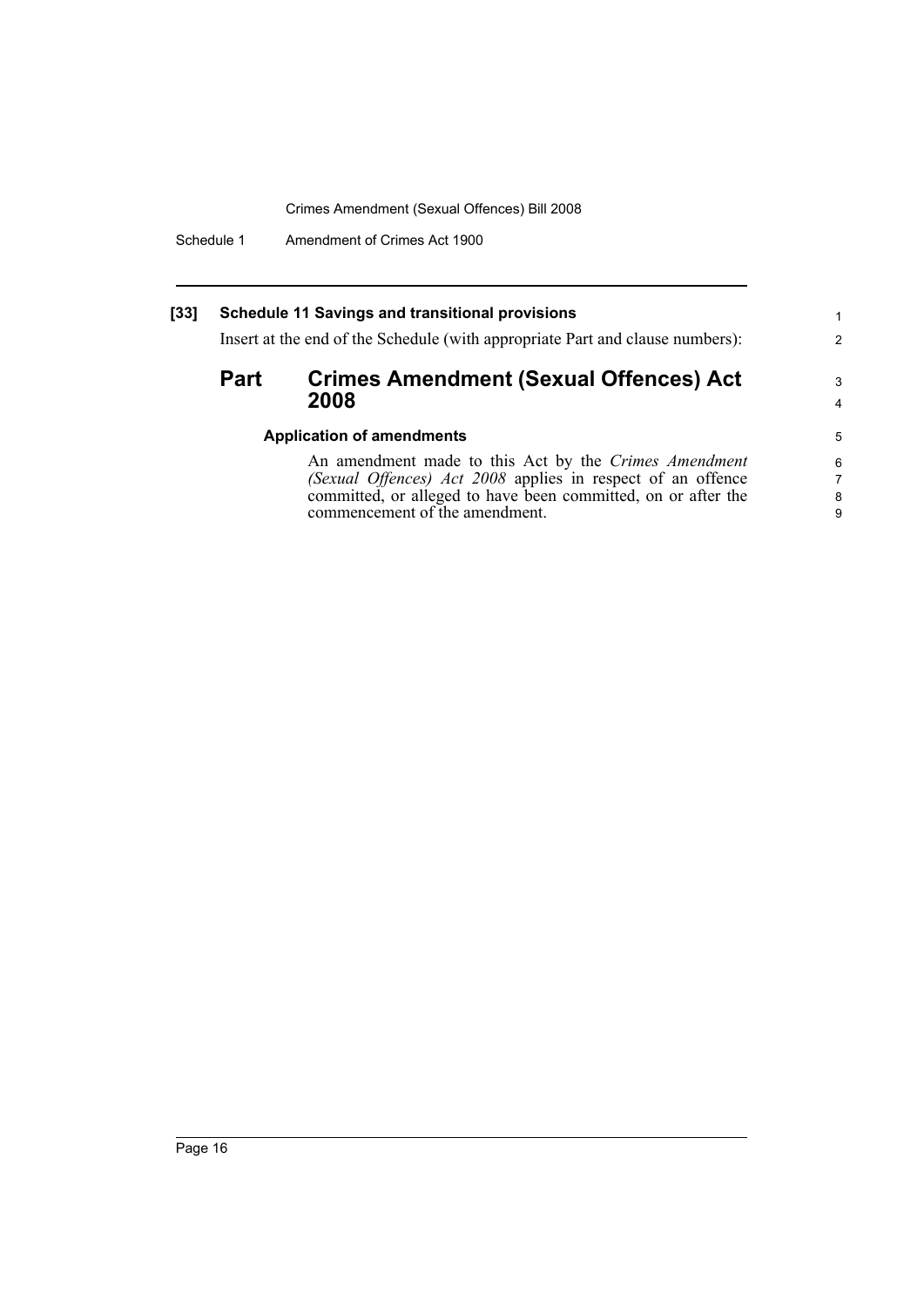Amendment of other Acts and instrument Schedule 2

<span id="page-28-0"></span>

| <b>Schedule 2</b> |                                                                                       | <b>Amendment of other Acts and</b><br>instrument                                                                                                                                              |                |  |  |
|-------------------|---------------------------------------------------------------------------------------|-----------------------------------------------------------------------------------------------------------------------------------------------------------------------------------------------|----------------|--|--|
|                   |                                                                                       | (Section 4)                                                                                                                                                                                   | 3              |  |  |
| 2.1               |                                                                                       | <b>Child Protection (Offenders Registration) Act 2000 No 42</b>                                                                                                                               | 4              |  |  |
| [1]               | <b>Section 3 Definitions</b>                                                          |                                                                                                                                                                                               | 5              |  |  |
|                   |                                                                                       | Omit paragraph (f) of the definition of <b>Class 2 offence</b> in section $3(1)$ .                                                                                                            | 6              |  |  |
|                   | Insert instead:                                                                       |                                                                                                                                                                                               | $\overline{7}$ |  |  |
|                   | (f)                                                                                   | an offence under section 91J, 91K or 91L of the Crimes Act<br>1900 where the person who was being observed or filmed<br>as referred to in those sections was then a child, or                 | 8<br>9<br>10   |  |  |
| [2]               |                                                                                       | <b>Section 3A Registrable persons</b>                                                                                                                                                         | 11             |  |  |
|                   |                                                                                       | Insert "or section 91J (1), 91K (1) or 91L (1) of the Crimes Act 1900" after<br>"Summary Offences Act 1988" in section $3A(2)$ (c) (iii).                                                     | 12<br>13       |  |  |
| 2.2               | <b>Children (Criminal Proceedings) Act 1987 No 55</b>                                 |                                                                                                                                                                                               |                |  |  |
|                   | children                                                                              | Section 33C Application of Crimes (Sentencing Procedure) Act 1999 to                                                                                                                          | 15<br>16       |  |  |
|                   | Insert at the end of the section:                                                     |                                                                                                                                                                                               | 17             |  |  |
|                   |                                                                                       | Note. Division 1A of Part 4 of the Crimes (Sentencing Procedure) Act<br>1999 (which provides for standard non-parole periods) does not apply in<br>respect of offences committed by children. | 18<br>19<br>20 |  |  |
| 2.3               |                                                                                       | <b>Commission for Children and Young People Act 1998 No 146</b>                                                                                                                               | 21             |  |  |
|                   | <b>Section 33 Definitions</b>                                                         |                                                                                                                                                                                               |                |  |  |
|                   | Omit paragraph (a3) of the definition of <i>reportable conduct</i> in section 33 (1). |                                                                                                                                                                                               |                |  |  |
|                   | Insert instead:                                                                       |                                                                                                                                                                                               | 24             |  |  |
|                   | (a3)                                                                                  | an offence under section 91J, 91K, 91L or 91M of the<br>Crimes Act 1900 committed against, with or in the<br>presence of a child, or                                                          | 25<br>26<br>27 |  |  |
|                   | (a4)                                                                                  | an offence that was reportable conduct at the time that it<br>was committed, or                                                                                                               | 28<br>29       |  |  |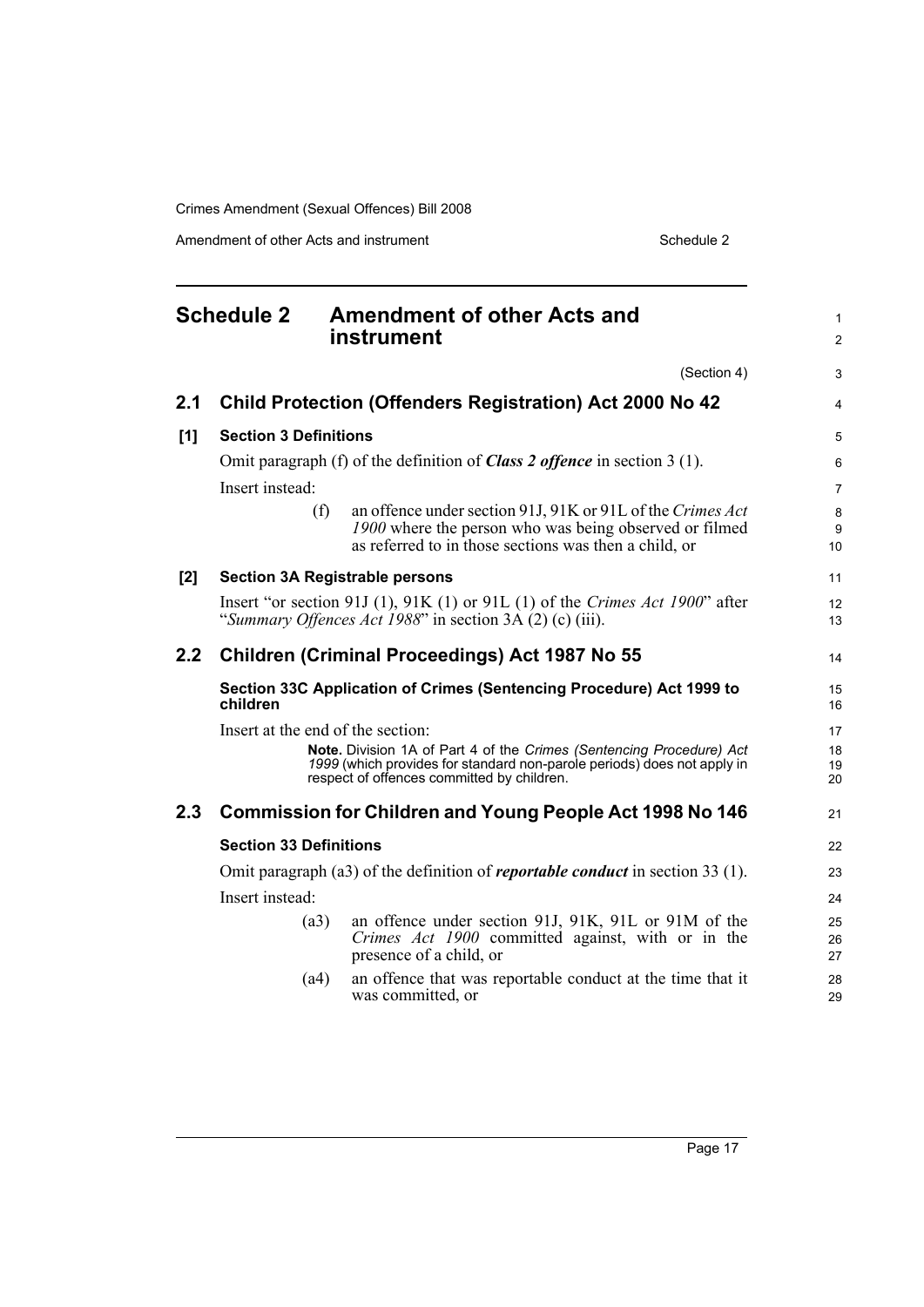| 2.4 <sup>°</sup> | <b>Crimes (Sentencing Procedure) Act 1999 No 92</b>                                               |                 |           |                                                                                                                                                                                                                                                                                                                                  | 1                                  |
|------------------|---------------------------------------------------------------------------------------------------|-----------------|-----------|----------------------------------------------------------------------------------------------------------------------------------------------------------------------------------------------------------------------------------------------------------------------------------------------------------------------------------|------------------------------------|
| [1]              |                                                                                                   |                 |           | Section 21A Aggravating, mitigating and other factors in sentencing                                                                                                                                                                                                                                                              | $\overline{c}$                     |
|                  |                                                                                                   |                 |           | Insert after section 21A $(5)$ :                                                                                                                                                                                                                                                                                                 | 3                                  |
|                  |                                                                                                   | (5A)            |           | Special rules for child sexual offences                                                                                                                                                                                                                                                                                          | 4                                  |
|                  |                                                                                                   |                 |           | In determining the appropriate sentence for a child sexual<br>offence, the good character or lack of previous convictions of an<br>offender is not to be taken into account as a mitigating factor if<br>the court is satisfied that the factor concerned was of assistance<br>to the offender in the commission of the offence. | 5<br>6<br>$\overline{7}$<br>8<br>9 |
|                  |                                                                                                   | (5B)            | contrary. | Subsection (5A) has effect despite any Act or rule of law to the                                                                                                                                                                                                                                                                 | 10<br>11                           |
| [2]              |                                                                                                   | Section 21A (6) |           |                                                                                                                                                                                                                                                                                                                                  | 12                                 |
|                  |                                                                                                   |                 |           | Insert in alphabetical order in the subsection:                                                                                                                                                                                                                                                                                  | 13                                 |
|                  |                                                                                                   |                 |           | <i>child sexual offence means:</i>                                                                                                                                                                                                                                                                                               | 14                                 |
|                  |                                                                                                   |                 | (a)       | an offence against section 61I, 61J, 61JA, 61K, 61M, 61N,<br>610 or 66F of the Crimes Act 1900 where the person<br>against whom the offence was committed was then under<br>the age of 16 years, or                                                                                                                              | 15<br>16<br>17<br>18               |
|                  |                                                                                                   |                 | (b)       | an offence against section 66A, 66B, 66C, 66D, 66EA,<br>66EB, 91D, 91E, 91F, 91G or 91H of the Crimes Act 1900,<br><sub>or</sub>                                                                                                                                                                                                 | 19<br>20<br>21                     |
|                  |                                                                                                   |                 | (c)       | an offence against section 80D or 80E of the Crimes Act<br>1900 where the person against whom the offence was<br>committed was then under the age of 16 years, or                                                                                                                                                                | 22<br>23<br>24                     |
|                  |                                                                                                   |                 | (d)       | an offence against section 91J, 91K or 91L of the Crimes<br><i>Act 1900</i> where the person who was being observed or<br>filmed as referred to in those sections was then under the<br>age of 16 years, or                                                                                                                      | 25<br>26<br>27<br>28               |
|                  |                                                                                                   |                 | (e)       | an offence of attempting, or of conspiracy or incitement, to<br>commit an offence referred to in any of the above<br>paragraphs.                                                                                                                                                                                                 | 29<br>30<br>31                     |
| [3]              | <b>Section 24A</b>                                                                                |                 |           |                                                                                                                                                                                                                                                                                                                                  | 32                                 |
|                  | Insert after section 24:                                                                          |                 |           |                                                                                                                                                                                                                                                                                                                                  | 33                                 |
|                  | 24A<br>Mandatory requirements for supervision of sex offenders to be<br>disregarded in sentencing |                 |           | 34<br>35                                                                                                                                                                                                                                                                                                                         |                                    |
|                  |                                                                                                   | (1)             |           | In sentencing an offender, the court must not take into account,<br>as a mitigating factor in sentencing, the fact that the offender:                                                                                                                                                                                            | 36<br>37                           |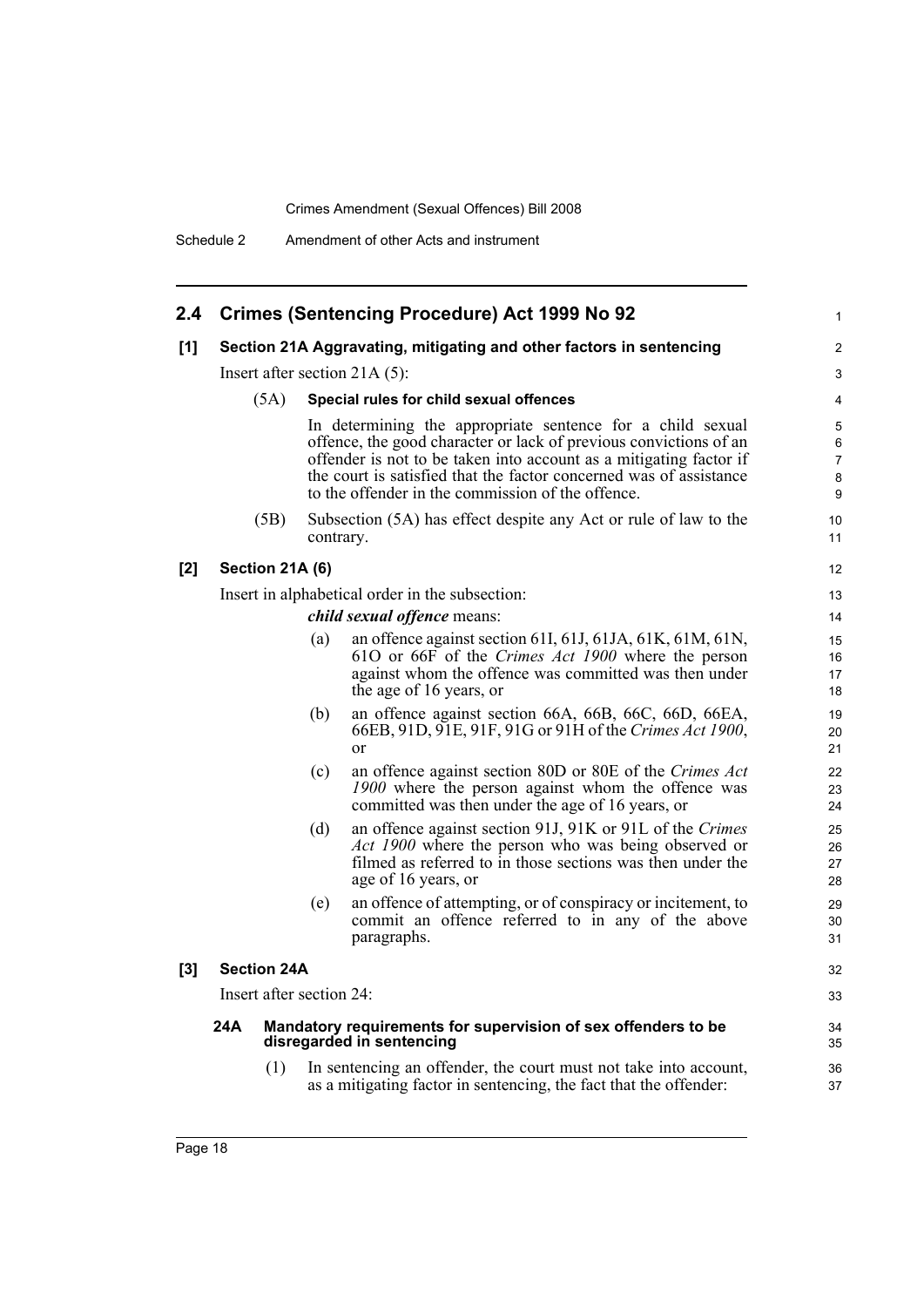Amendment of other Acts and instrument Schedule 2

**[8]** 

|     |                              | (a)                 | has or may become a registrable person under the Child<br>Protection (Offenders Registration) Act 2000 as a<br>consequence of the offence, or                                     | $\mathbf{1}$<br>$\overline{2}$<br>3 |  |  |
|-----|------------------------------|---------------------|-----------------------------------------------------------------------------------------------------------------------------------------------------------------------------------|-------------------------------------|--|--|
|     |                              | (b)                 | has or may become the subject of an order under the Child<br>Protection (Offenders Prohibition Orders) Act 2004 or the<br>Crimes (Serious Sex Offenders) Act 2006.                | $\overline{\mathbf{4}}$<br>5<br>6   |  |  |
|     |                              | (2)                 | This section has effect despite any Act or rule of law to the<br>contrary.                                                                                                        | $\overline{7}$<br>8                 |  |  |
| [4] |                              |                     | <b>Section 54D Exclusions from Division</b>                                                                                                                                       | 9                                   |  |  |
|     |                              |                     | Insert after section $54D(2)$ :                                                                                                                                                   | 10 <sup>°</sup>                     |  |  |
|     |                              | (3)                 | This Division does not apply to the sentencing of an offender in<br>respect of an offence if the offender was under the age of 18 years<br>at the time the offence was committed. | 11<br>12 <sup>2</sup><br>13         |  |  |
| [5] |                              |                     | Part 4, Division 1A, Table                                                                                                                                                        | 14                                  |  |  |
|     |                              |                     | Omit "66A" from item 10. Insert instead "66A $(1)$ or $(2)$ ".                                                                                                                    | 15                                  |  |  |
| [6] |                              |                     | <b>Schedule 1 Existing life sentences</b>                                                                                                                                         | 16                                  |  |  |
|     |                              |                     | Omit "or 61JA" from the definition of <i>existing life sentence</i> in clause 1.                                                                                                  | 17                                  |  |  |
|     |                              |                     | Insert instead ", $61JA$ or $66A$ $(2)$ ".                                                                                                                                        | 18                                  |  |  |
| [7] |                              |                     | Schedule 2 Savings, transitional and other provisions                                                                                                                             | 19                                  |  |  |
|     |                              |                     | Insert at the end of clause $1(1)$ :                                                                                                                                              | 20                                  |  |  |
|     |                              |                     | Crimes Amendment (Sexual Offences) Act 2008                                                                                                                                       | 21                                  |  |  |
| [8] |                              | Schedule 2, Part 19 |                                                                                                                                                                                   | 22                                  |  |  |
|     | Insert in appropriate order: |                     |                                                                                                                                                                                   |                                     |  |  |
|     | Part 19                      |                     | Provisions consequent on enactment of                                                                                                                                             | 24                                  |  |  |
|     |                              |                     | <b>Crimes Amendment (Sexual Offences) Act</b>                                                                                                                                     | 25                                  |  |  |
|     |                              | 2008                |                                                                                                                                                                                   | 26                                  |  |  |
|     | 59                           |                     | <b>Existing offences and proceedings</b>                                                                                                                                          | 27                                  |  |  |
|     |                              | (1)<br>unless:      | An amendment made to Part 3 of this Act by the Crimes<br>Amendment (Sexual Offences) Act 2008 applies to the<br>determination of a sentence for an offence whenever committed,    | 28<br>29<br>30<br>31                |  |  |
|     |                              | (a)                 | a court has convicted the person being sentenced of the<br>offence, or                                                                                                            | 32<br>33                            |  |  |
|     |                              |                     |                                                                                                                                                                                   |                                     |  |  |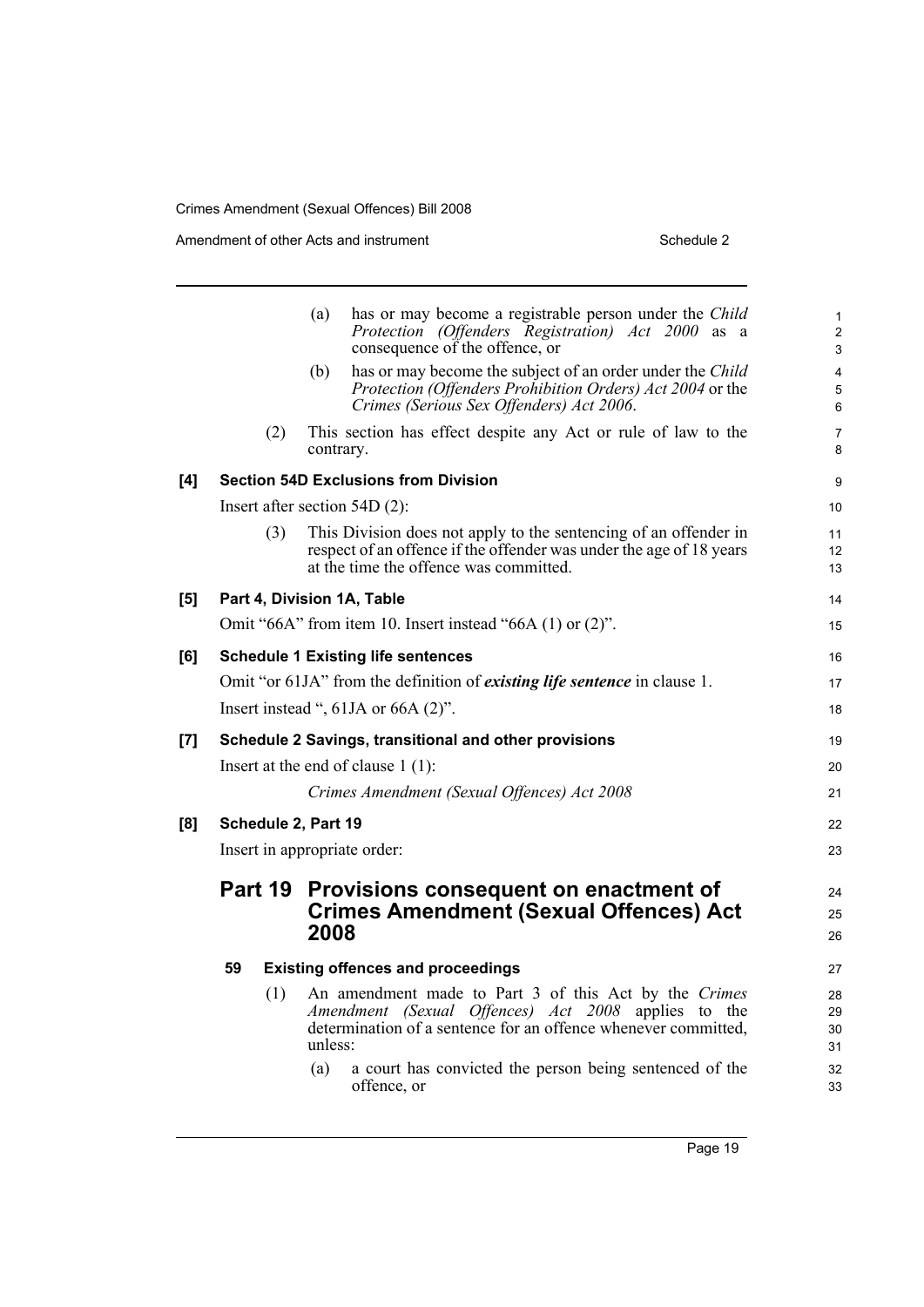|     |         |                   | a court has accepted a plea of guilty and the plea has not<br>(b)<br>been withdrawn,                                                                                                                                                                                                        |
|-----|---------|-------------------|---------------------------------------------------------------------------------------------------------------------------------------------------------------------------------------------------------------------------------------------------------------------------------------------|
|     |         |                   | before the commencement of the amendment.                                                                                                                                                                                                                                                   |
|     |         | (2)               | In this clause:                                                                                                                                                                                                                                                                             |
|     |         |                   | <i>convict</i> includes make a finding of guilt.                                                                                                                                                                                                                                            |
|     | 60      |                   | <b>Standard non-parole periods</b>                                                                                                                                                                                                                                                          |
|     |         | (1)               | An amendment made to section 54D by the Crimes Amendment<br>(Sexual Offences) Act 2008 does not affect any sentence imposed<br>before the commencement of that amendment.                                                                                                                   |
|     |         | (2)               | The Table to Division 1A of Part 4, as in force immediately<br>before its amendment by the Crimes Amendment (Sexual<br>Offences) Act 2008, continues to apply in respect of an offence<br>against section 66A of the Crimes Act 1900 committed before the<br>commencement of the amendment. |
| 2.5 |         |                   | Crimes (Serious Sex Offenders) Act 2006 No 7                                                                                                                                                                                                                                                |
| [1] | nature" |                   | Section 5 Definitions of "serious sex offence" and "offence of a sexual                                                                                                                                                                                                                     |
|     |         |                   | Insert "or $15A$ " after "Division $15$ " in section $5(2)(c)$ .                                                                                                                                                                                                                            |
| [2] |         | Section 5 (2) (e) |                                                                                                                                                                                                                                                                                             |
|     |         |                   | Omit the paragraph. Insert instead:                                                                                                                                                                                                                                                         |
|     |         |                   | an offence under section 91J, 91K, 91L or 91M of the<br>(e)<br>Crimes Act 1900 in relation to the observing or filming of<br>a child,                                                                                                                                                       |
| 2.6 |         |                   | <b>Criminal Assets Recovery Act 1990 No 23</b>                                                                                                                                                                                                                                              |
| [1] |         |                   | Section 6 Meaning of "serious crime related activity"                                                                                                                                                                                                                                       |
|     |         |                   | Insert "or 15A" after "Division 15" in section $6(2)(g)$ .                                                                                                                                                                                                                                  |
| [2] |         | Section 6 (2) (g) |                                                                                                                                                                                                                                                                                             |
|     |         |                   | Omit "or 91H (3)".                                                                                                                                                                                                                                                                          |
| 2.7 |         |                   | <b>Criminal Procedure Act 1986 No 209</b>                                                                                                                                                                                                                                                   |
| [1] |         |                   | Schedule 1 Indictable offences triable summarily                                                                                                                                                                                                                                            |
|     |         |                   | Insert "or $(2A)$ , 66EB" after "61O $(2)$ " in clause 2 of Table 1.                                                                                                                                                                                                                        |
|     |         |                   |                                                                                                                                                                                                                                                                                             |